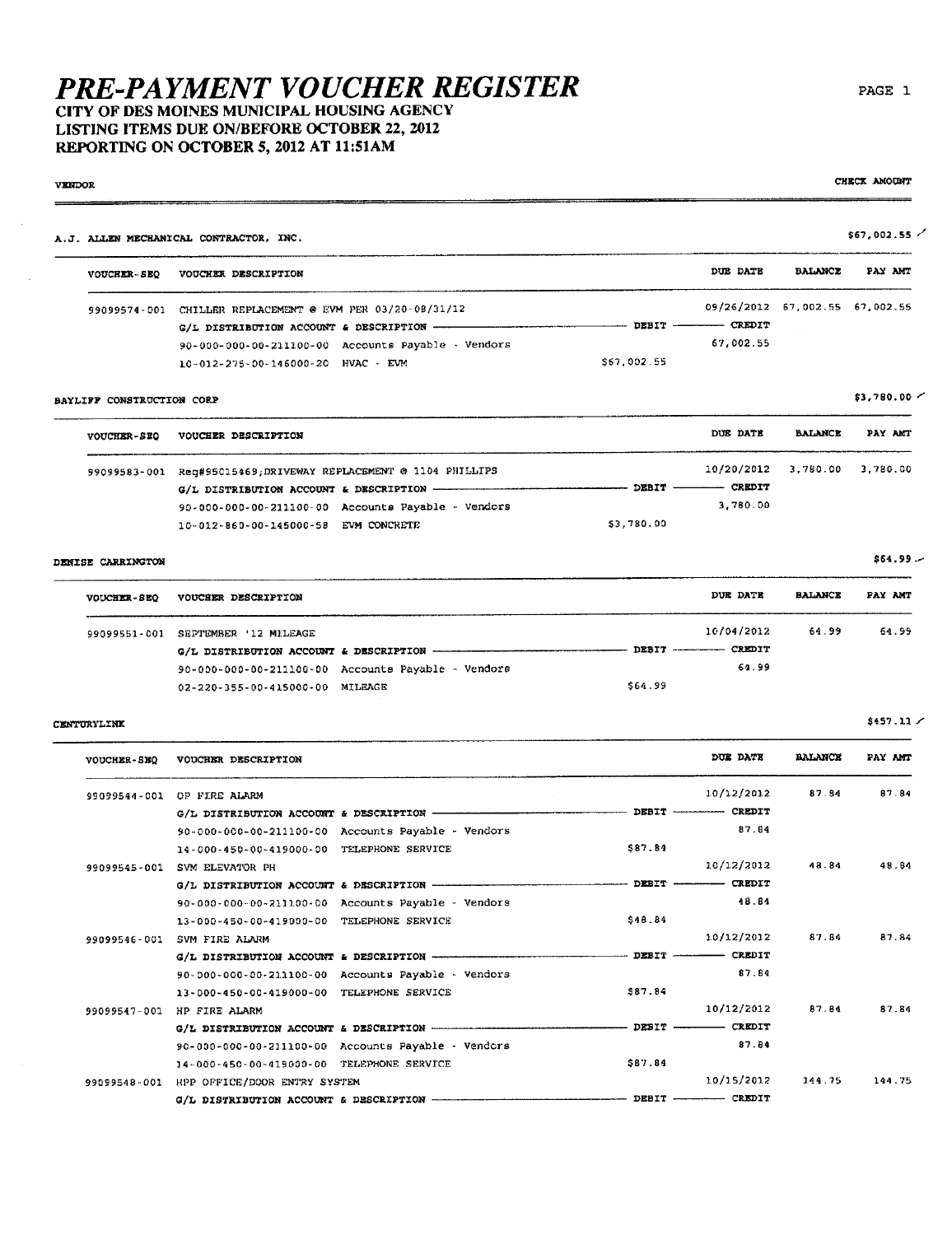### CITY OF DES MOINES MUNICIPAL HOUSING AGENCY LISTING ITEMS DUE ON/BEFORE OCTOBER 22, 2012 REPORTING ON OCTOBER 5, 2012 AT 11:51AM

**VENDOR**  $-$  CREDIT G/L DISTRIBUTION ACCOUNT & DESCRIPTION - $-$  DEBIT  $-$ 144.75 90-000-000-00-211100-00 Accounts Payable - Vendors  $$144.75$ 14-000-450-00-419000-00 TELEPHONE SERVICE \$533.27-COMMONWEALTH ELECTRIC CO OF THE MIDWEST DUE DATE **BALANCE** PAY AMT **VOUCHER-SEQ** VOUCHER DESCRIPTION 99099559-001 REPAIR EXHAUST FAN @ EVM 09/14/2012 533.27 533.27 - DEBIT ---- CREDIT G/L DISTRIBUTION ACCOUNT & DESCRIPTION -533.27 90-000-000-00-211100-00 Accounts Payable - Vendors 12-000-230-00-443000-00 ELECTRICAL CONTRACTS \$533.27 CONSTELLATION NEWENERGY GAS DIVISION DUE DATE **BALANCE** PAY AMT VOUCHER-SEQ VOUCHER DESCRIPTION

| 99099591-001 | GAS COSTS FOR ALL MANORS - AUGUST 2012 |                                                    |          | 10/08/2012                    | 367.32 | 367.32 |
|--------------|----------------------------------------|----------------------------------------------------|----------|-------------------------------|--------|--------|
|              |                                        |                                                    |          | <b>CREDIT</b><br><b>DEBIT</b> |        |        |
|              |                                        | 90-000-000-00-211100-00 Accounts Payable - Vendors |          | 367.32                        |        |        |
|              | 11-000-000-00-433000-00 GAS            |                                                    | \$556.97 |                               |        |        |
|              | 12-000-000-00-433000-00 GAS            |                                                    | \$160.63 |                               |        |        |
|              | 13-000-000-00-433000-00 GAS            |                                                    |          | 478.50                        |        |        |
|              | 14-000-000-00-433000-00 GAS            |                                                    | 5128.22  |                               |        |        |

**KAREN CREEK** 

| VOUCHER DESCRIPTION     |                                                                                                  | DUE DATE      | <b>BALANCE</b>                     | PAY AMT |
|-------------------------|--------------------------------------------------------------------------------------------------|---------------|------------------------------------|---------|
| SEPTEMBER '12 MILEAGE   |                                                                                                  |               | 19.98                              | 19.98   |
|                         |                                                                                                  | <b>CREDIT</b> |                                    |         |
|                         |                                                                                                  | 19.98         |                                    |         |
| 90-000-355-00-415000-00 | \$9.39                                                                                           |               |                                    |         |
|                         | \$10.59                                                                                          |               |                                    |         |
|                         | 90-000-000-00-211100-00 Accounts Payable - Vendors<br>MILEAGE<br>02-220-355-00-415000-00 MILEAGE |               | 10/04/2012<br>$DEBIT$ ------------ |         |

**BRIAN DENNIS** 

| <b>VOUCHER-SEO</b> | VOUCHER DESCRIPTION                                |         | DUE DATE                 | <b>BALANCE</b> | PAY AMT |
|--------------------|----------------------------------------------------|---------|--------------------------|----------------|---------|
| 99099590-001       | SEPTEMBER '12 MILEAGE                              |         | 10/02/2012               | 57.17          | 57.17   |
|                    |                                                    |         | DEBIT ----------- CREDIT |                |         |
|                    | 90-000-000-00-211100-00 Accounts Payable - Vendors |         | 57.17                    |                |         |
|                    | 02-220-355-00-415000-00 MILEAGE                    | \$57.17 |                          |                |         |

### DES MOINES REAL ESTATE SERVICES

| VOUCHER-SEO | <b>VOUCHER DESCRIPTION</b>                     | <b>DUE DATE</b> | <b>BALANCE</b> | PAY AMT |
|-------------|------------------------------------------------|-----------------|----------------|---------|
|             | 99099575-001 APPRAISAL FEE FOR 3208 E 9TH - 5H | 08/08/2012      | 350.00         | 350.00  |
|             |                                                | CREDIT          |                |         |

PAGE 2

CHECK AMOUNT

 $$367.32 \times$ 

 $$19.98$  -

 $$57.17$ 

 $$1,300.00/$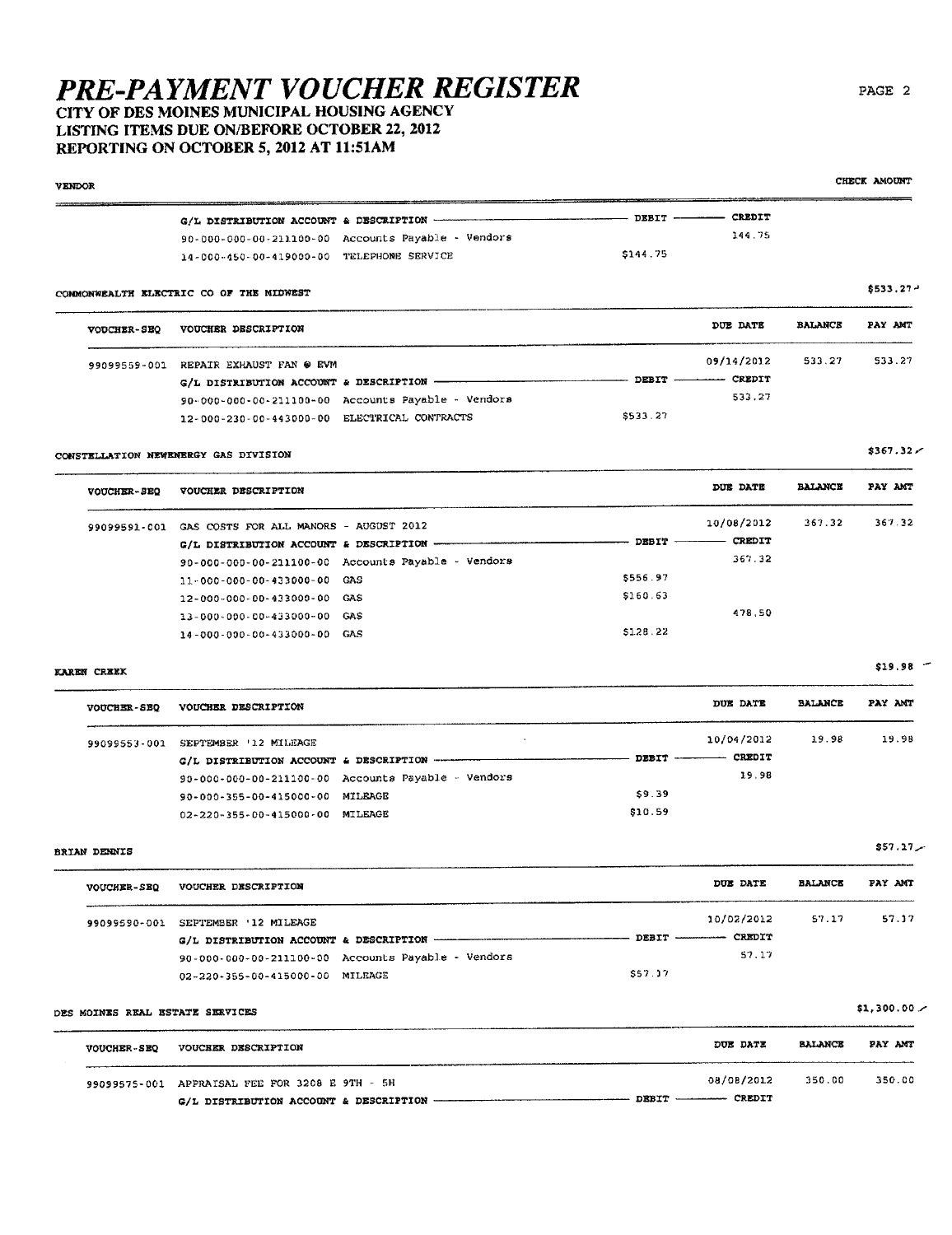### CITY OF DES MOINES MUNICIPAL HOUSING AGENCY LISTING ITEMS DUE ON/BEFORE OCTOBER 22, 2012 REPORTING ON OCTOBER 5, 2012 AT 11:51AM

 $-$  DEBIT  $-$  CREDIT  $\alpha/t$ , DISTRIBUTION ACCOUNT & DESCRIPTION  $--$ 350.00 90-000-000-00-211100-00 Accounts Payable - Vendors \$350.00 16-000-151-00-459000-00 APPRAISALS 08/08/2012 350.00 350.00 99099576-001 APPRAISAL FEE FOR 5316 SOUTH UNION ST - 5H  $-$  CREDIT G/L DISTRIBUTION ACCOUNT & DESCRIPTION - $-$  DEBIT  $-$ 90-000-000-00-211100-00 Accounts Payable - Vendors 350.00  $$350.00$ 16-000-151-00-459000-00 APPRAISALS 08/08/2012 350.00 350.00 99099577-001 APPRAISAL FEE FOR 2234 E 34TH ST - 5H  $-$  DEBIT  $CREDIT$ G/L DISTRIBUTION ACCOUNT & DESCRIPTION -350.00 90-000-000-00-211100-00 Accounts Payable  $\sim$  Vendors 16-000-151-00-459000-00 APPRAISALS \$350.00 08/21/2012 250.00 250.00 99099578-001 APPRAISAL FEE FOR 4228 LEYDEN AVE - 5H -  $P$ EBIT - $-$  CREDIT  $G/L$  DISTRIBUTION ACCOUNT & DESCRIPTION -90-000-000-00-211100-00 Accounts Payable - Vendors 250.00 \$250.00 16-000-151-00-459000-00 APPRAISALS

#### DES MOINES REGISTER

VENDOR

| <b>VOUCHER-SEO</b> | VOUCHER DESCRIPTION                                             | DUE DATE      | <b>BALANCE</b> | PAY ANT |
|--------------------|-----------------------------------------------------------------|---------------|----------------|---------|
|                    | 99099567-001 8132-R337 PUBLIC NOTICE OFFFICIAL PER 8/27-9/23/12 | 08/27/2012    | 55.16          | 55.16   |
|                    |                                                                 | <b>CREDIT</b> |                |         |
|                    | 90-000-000-00-211100-00 Accounts Payable - Vendors              | 55.16         |                |         |
|                    | 02-220-147-00-419000-00 ADVERTISING--NOTICES                    | \$55.16       |                |         |

#### DES MOINES WATER WORKS

| <b>VOUCHER-SEQ</b> | VOUCHER DESCRIPTION                             |                                                    |            | DUE DATE   | <b>BALANCE</b> | PAY ANT  |
|--------------------|-------------------------------------------------|----------------------------------------------------|------------|------------|----------------|----------|
| 99099533-001       | 1101 CROCKER ST - RVM                           |                                                    |            | 10/18/2012 | 4,152.60       | 4,152.60 |
|                    |                                                 |                                                    |            |            |                |          |
|                    |                                                 | 90-000-000-00-211100-00 Accounts Payable - Vendors |            | 4,152.60   |                |          |
|                    | 11-000-000-00-431000-00                         | WATER                                              | \$1,281.38 |            |                |          |
|                    | 11-000-000-00-439000-00 OTHER UTILITIES EXP     |                                                    | \$2,871.22 |            |                |          |
| 99099534-001       | 3108 SENECA AVE                                 |                                                    |            | 10/17/2012 | 31.24          | 31.24    |
|                    |                                                 |                                                    |            |            |                |          |
|                    |                                                 | 90-000-000-00-211100-00 Accounts Payable - Vendors |            | 31.24      |                |          |
|                    | 16-000-000-00-431000-00 Water                   |                                                    | \$6.00     |            |                |          |
|                    |                                                 | 16-000-000-00-439000-00 Other Utilities Expense    | \$25.24    |            |                |          |
| 99099535~001       | 2417 SW 9TH ST - SVM                            |                                                    |            | 10/17/2012 | 732.59         | 732.59   |
|                    |                                                 |                                                    |            |            |                |          |
|                    |                                                 | 90-000-000-00-211100-00 Accounts Payable - Vendors |            | 732.59     |                |          |
|                    | 13-000-000-00-431000-00 WATER                   |                                                    | \$248.70   |            |                |          |
|                    | 13-000-000-00-439000-00 OTHER UTILITIES EXP     |                                                    | \$483.89   |            |                |          |
| 99099536-001       | 1163 MLK PKWY                                   |                                                    |            | 10/18/2012 | 41.24          | 41.24    |
|                    |                                                 |                                                    |            |            |                |          |
|                    |                                                 | 90-000-000-00-211100-00 Accounts Payable - Vendors |            | 41.24      |                |          |
|                    | 15-000-000-00-431000-00                         | <b>WATER</b>                                       | \$6.00     |            |                |          |
|                    | 15-000-000-00-439000-00 OTHER UTILITIES EXPENSE |                                                    | \$35.24    |            |                |          |
| 99099537-001       | 5316 SOUTH UNION ST                             |                                                    |            | 10/18/2012 | 33.24          | 31.24    |

PAGE 3

 $$55.16$   $-$ 

 $$5,112.87$  /

CHECK AMOUNT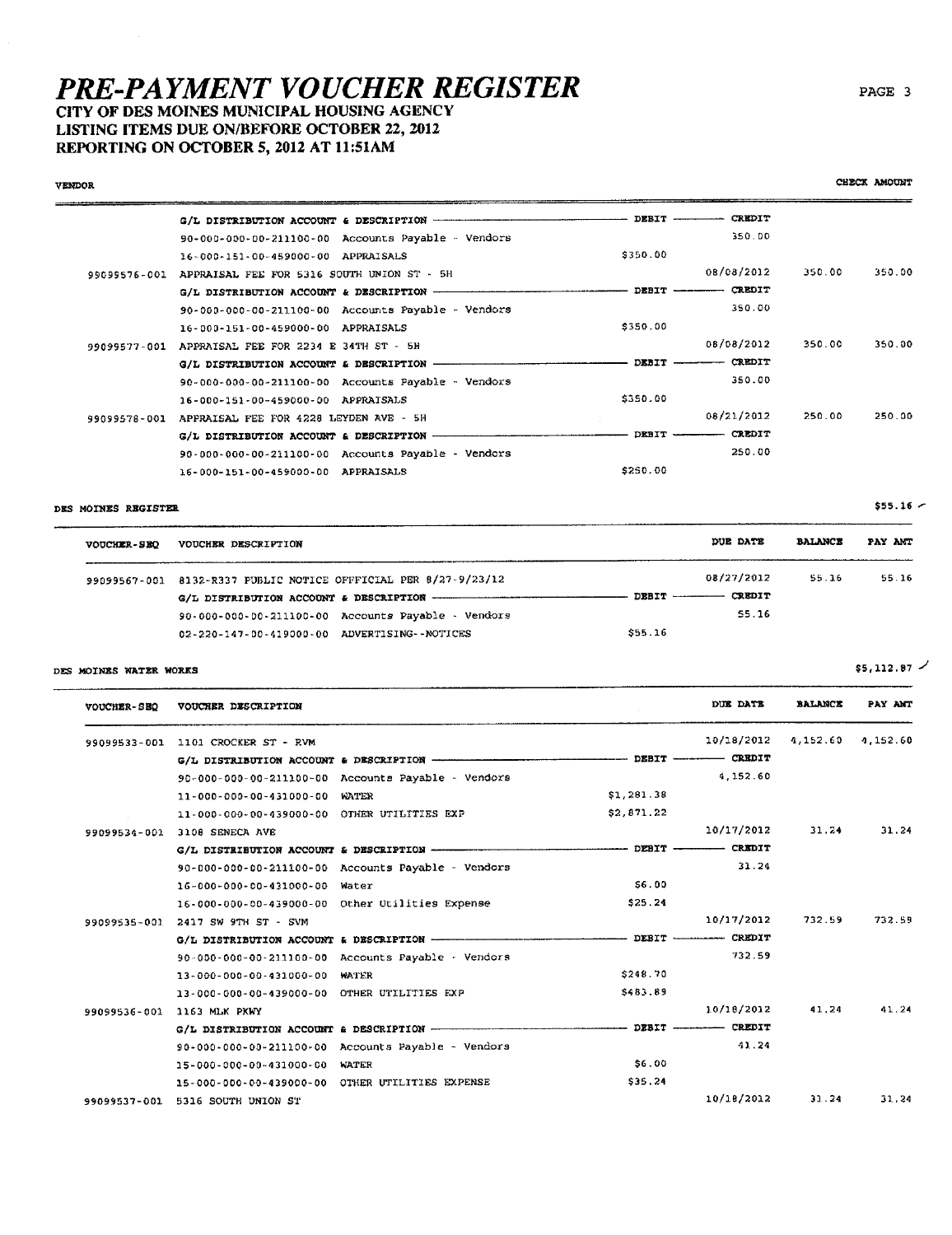16-000-000-00-439000-00 Other Utilities Expense

90-000-000-00-211100-00 Accounts Payable - Vendors

16-000-000-00-439000-00 Other Utilities Expense

G/L DISTRIBUTION ACCOUNT & DESCRIPTION

16-000-000-00-431000-00 Water

### CITY OF DES MOINES MUNICIPAL HOUSING AGENCY LISTING ITEMS DUE ON/BEFORE OCTOBER 22, 2012 REPORTING ON OCTOBER 5, 2012 AT 11:51AM

| <b>VENDOR</b> |                                                 |                                                    |              |               |       | CHECK AMOUNT |
|---------------|-------------------------------------------------|----------------------------------------------------|--------------|---------------|-------|--------------|
|               | G/L DISTRIBUTION ACCOUNT & DESCRIPTION          |                                                    | DEBIT        | CREDIT        |       |              |
|               |                                                 | 90-000-000-00-211100-00 Accounts Payable - Vendors |              | 31.24         |       |              |
|               | 16-000-000-00-431000-00                         | Water                                              | \$6.00       |               |       |              |
|               | 16-000-000-00-439000-00 Other Utilities Expense |                                                    | \$25.24      |               |       |              |
| 99099538-001  | 2505 SW 12TH                                    |                                                    |              | 10/18/2012    | 31.24 | 31.24        |
|               | G/L DISTRIBUTION ACCOUNT & DESCRIPTION          |                                                    | <b>DEBIT</b> | <b>CREDIT</b> |       |              |
|               |                                                 | 90-000-000-00-211100-00 Accounts Payable - Vendors |              | 31.24         |       |              |
|               | 16-000-000-00-431000-00 Water                   |                                                    | \$6.00       |               |       |              |
|               | 16-000-000-00-439000-00 Other Utilities Expense |                                                    | \$25.24      |               |       |              |
| 99099539-001  | 1223 WADE ST                                    |                                                    |              | 10/18/2012    | 31.24 | 31.24        |
|               | G/L DISTRIBUTION ACCOUNT & DESCRIPTION -        |                                                    | DEBIT -      | CREDIT        |       |              |
|               |                                                 | 90-000-000-00-211100-00 Accounts Payable - Vendors |              | 33.24         |       |              |
|               | 16-000-000-00-431000-00                         | Water                                              | \$6.00       |               |       |              |
|               | 16-000-000-00-439000-00 Other Utilities Expense |                                                    | \$25.24      |               |       |              |
| 99099540-001  | 2523 SE 7TH ST                                  |                                                    |              | 10/21/2012    | 30.24 | 30.24        |
|               | G/L DISTRIBUTION ACCOUNT & DESCRIPTION          |                                                    | DEBIT        | CREDIT        |       |              |
|               |                                                 | 90-000-000-00-211100-00 Accounts Payable - Vendors |              | 30.24         |       |              |
|               | 1.6-000-000-00-431.000-00                       | Water                                              | 56.00        |               |       |              |

GOLDEN CIRCLE BEHAVIORAL HEALTH LC

99099541-001 304 E DIEHL AVE

| <b>VOUCHER-SEQ</b> | VODCHER DESCRIPTION                                             | DOE DATE                                   | <b>BALANCE</b> | PAY AMT |
|--------------------|-----------------------------------------------------------------|--------------------------------------------|----------------|---------|
|                    | 99099584-001 OVERPAYMENT REFUND OF SEPT. PRORATE RENT-TRIMMER.L | 10/08/2012                                 | 2.00           | 2.00    |
|                    |                                                                 | <b>CREDIT</b><br>$DEBIT$ $\longrightarrow$ |                |         |
|                    | 90-000-000-00-211100-00 Accounts Payable - Vendors              | 2.00                                       |                |         |
|                    | 11-000-000-00-112200-00 ACCT REC-TENANTS                        | \$2.00                                     |                |         |

\$24.24

 $-$  DEBIT  $-$ 

\$6.00

\$25.24

PROCY JENSEN

| VOUCHER-SEQ  | VOUCHER DESCRIPTION                                | <b>DUE DATE</b>      | <b>BALANCE</b> | PAY AMT |
|--------------|----------------------------------------------------|----------------------|----------------|---------|
| 99099552-001 | SEPTEMBER '12 MILEAGE                              | 10/04/2012           | 26.08          | 26.08   |
|              | G/L DISTRIBUTION ACCOUNT & DESCRIPTION --          | DEBIT ------- CREDIT |                |         |
|              | 90-000-000-00-211100-00 Accounts Payable - Vendors | 26.08                |                |         |
|              | 90-000-355-00-415000-00 MILEAGE                    | \$26.08              |                |         |

#### KONE INC

| <b>VOUCHER-SEQ</b> | VOUCHER DESCRIPTION                                | <b>DUE DATE</b>      | <b>BALANCE</b> | PAY AMT |
|--------------------|----------------------------------------------------|----------------------|----------------|---------|
|                    | 99099579-001 SERVICE ELEVATOR @ SVM                | 09/28/2012           | 207.61         | 207.64  |
|                    | G/L DISTRIBUTION ACCOUNT & DESCRIPTION -------     | DEBIT ------- CREDIT |                |         |
|                    | 90-000-000-00-211100-00 Accounts Payable - Vendors | 207.64               |                |         |

CHECK AMOUNT

 $$2.00$   $\checkmark$ 

 $$26.08$ 

 $10/21/2012$  31.24 31.24

CREDIT

 $31.24$ 

\$207.64  $\sim$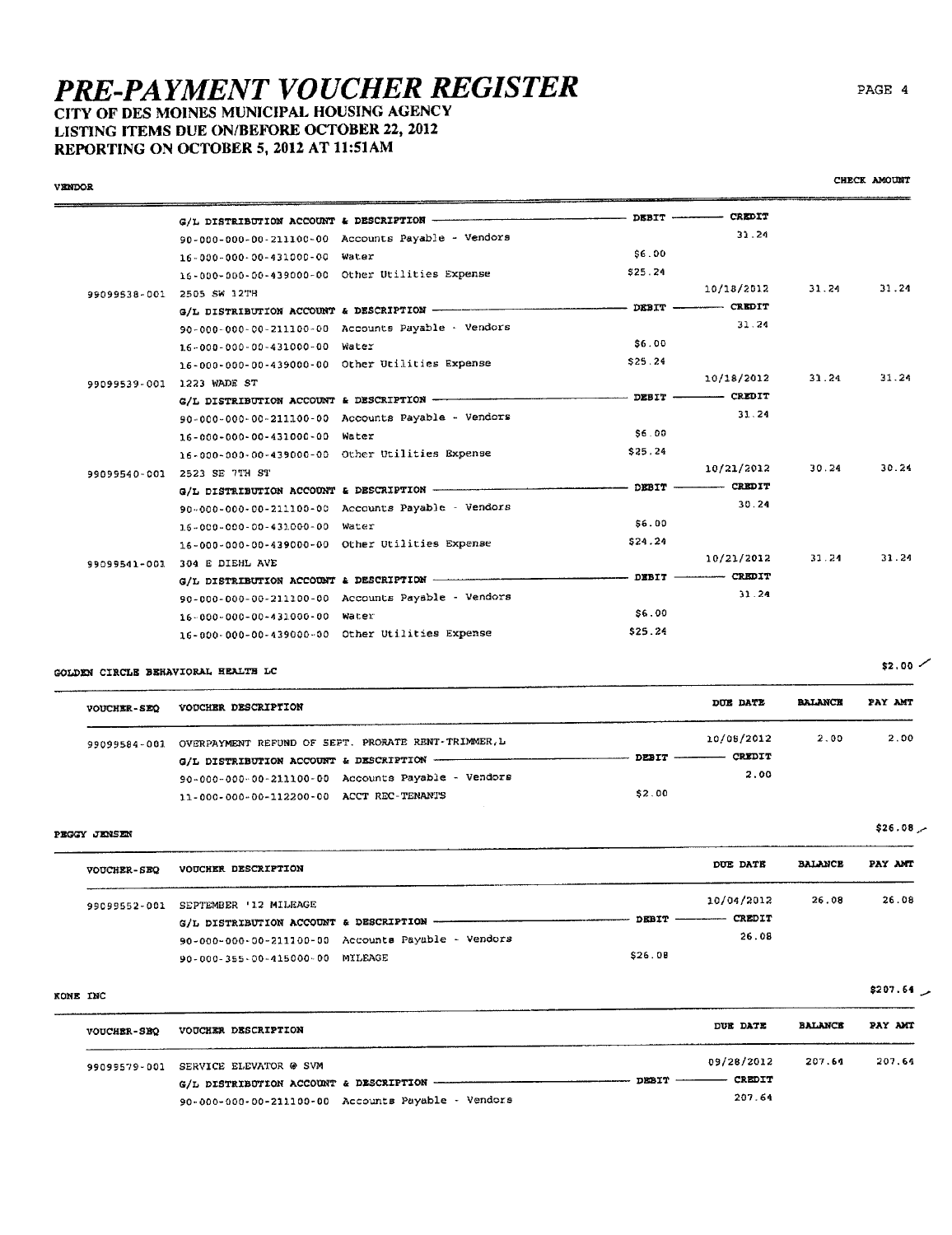### CITY OF DES MOINES MUNICIPAL HOUSING AGENCY LISTING ITEMS DUE ON/BEFORE OCTOBER 22, 2012 REPORTING ON OCTOBER 5, 2012 AT 11:51AM

13-000-235-00-443000-00 ELEVATOR

# **VENDOR** -- DEBIT ------------ CREDIT G/L DISTRIBUTION ACCOUNT & DESCRIPTION  $-$

#### METRO WASTE AUTHORITY

| <b>VOUCHER-SEQ</b> | VOUCHER DESCRIPTION                                |                | DUE DATE   | <b>BALANCE</b> | PAY AMT |
|--------------------|----------------------------------------------------|----------------|------------|----------------|---------|
| 99099587-001       | LAND FILL USE FOR RVM                              |                | 09/25/2012 | 17.00          | 17.00   |
|                    | G/L DISTRIBUTION ACCOUNT & DESCRIPTION             | $DBBIT$ —————— | CREDIT     |                |         |
|                    | 90-000-000-00-211100-00 Accounts Payable - Vendors |                | 17.00      |                |         |
|                    | 11-000-000-00-443100-00 GARBAGE AND TRASH REMOVAL  | \$17.00        |            |                |         |

\$207.64

#### MIDAMERICAN ENERGY

DUE DATE **BALANCE** PAY AMT VOUCHER-SEQ VOUCHER DESCRIPTION 10/15/2012 10.50 10.50 99099542-001 2523 SE 7TH ST - DEBIT ----------- CREDIT G/L DISTRIBUTION ACCOUNT & DESCRIPTION ------90-000-000-00-211100-00 Accounts Payable - Vendors 10.50 16-000-000-00-433000-00 Gas \$10.50  $10/15/2012$ 19.43 19.43 99099543-001 4228 LEYDEN AVE  $G/L$  DISTRIBUTION ACCOUNT & DESCRIPTION - $-$  DEBIT  $-$  CREDIT 19.43 90-000-000-00-211100-00 Accounts Payable - Vendors 58.93 16-000-000-00-432000-00 Electricity \$10.50 16-000-000-00-433000-00 Gas 99099588-001 2417 SW 9TH ST - SVM 10/15/2012 2,354.34 2,354.34 DEBIT ------- CREDIT 90-000-000-00-211100-00 Accounts Payable - Vendors 2,354.34 13-000-000-00-432000-00 ELECTRICITY \$2.354.34

#### **MILLER'S HARDWARE**

| <b>VOUCHER-SEQ</b> | VOUCHER DESCRIPTION                                            |                        | DUE DATE      | <b>BALANCE</b> | PAY AMT |
|--------------------|----------------------------------------------------------------|------------------------|---------------|----------------|---------|
| 99099565-001       | Rec#95015502; ADAPTER                                          |                        | 10/09/2012    | 11.96          | 11.96   |
|                    |                                                                |                        | <b>CREDIT</b> |                |         |
|                    | 90-000-000-00-211100-00 Accounts Payable - Vendors             |                        | 11.96         |                |         |
|                    | 13-000-215-00-442000-00 DWELLING REPAIRS                       | \$11.96                |               |                |         |
| 99099566-001       | Req#95015497;TANK FLUSH LEVER CHROME, CLR GLOBE BUL            |                        | 10/07/2012    | 13.05          | 13.05   |
|                    |                                                                | $DEBIT$ -------------- | CREDIT        |                |         |
|                    | $90 - 000 - 000 - 00 - 211100 - 00$ Accounts Payable - Vendors |                        | 13.05         |                |         |
|                    | 14-000-215-00-442000-00 DWELLING REPAIRS                       | \$13.05                |               |                |         |

#### NITE OWL PRINTING

| VOUCHER-SEQ  | VOUCHER DESCRIPTION                                            | <b>DUE DATE</b>             | <b>BALANCE</b> | PAY AMT |
|--------------|----------------------------------------------------------------|-----------------------------|----------------|---------|
| 99099582-001 | DMMHA OUARTERLY NEWSLETTER JULY-SEPT. 2012                     | 10/21/2012                  | 564.00         | 564.00  |
|              |                                                                | DEBIT -------------- CREDIT |                |         |
|              | $90 - 000 - 000 - 00 - 211100 - 00$ Accounts Payable - Vendors | 564.00                      |                |         |

### PAGE 5

CHECK AMOUNT

 $$17.00$   $\sim$ 

\$2.384.27

 $$25.01/$ 

 $$564.00 \swarrow$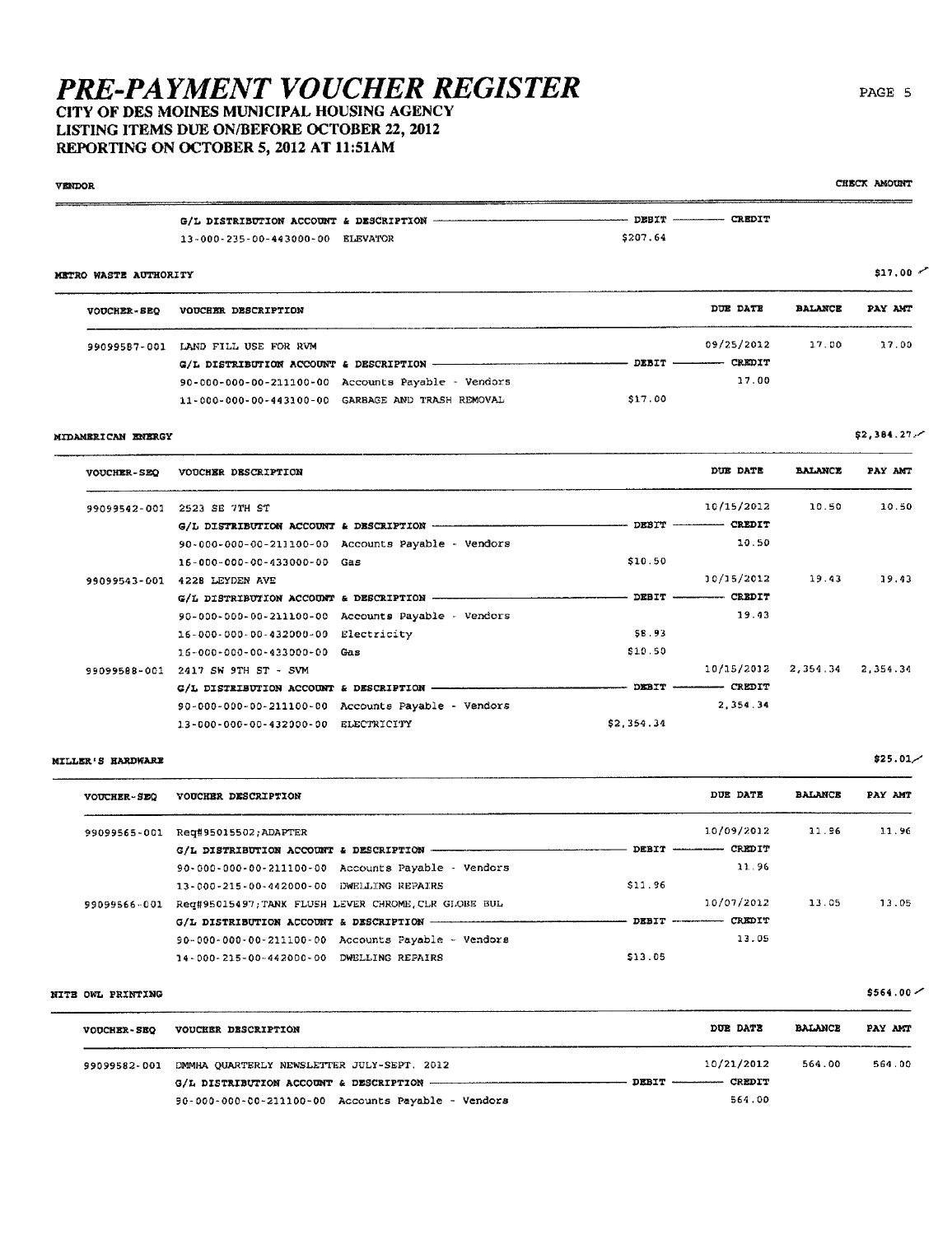CITY OF DES MOINES MUNICIPAL HOUSING AGENCY LISTING ITEMS DUE ON/BEFORE OCTOBER 22, 2012 REPORTING ON OCTOBER 5, 2012 AT 11:51AM

#### **VENDOR**

CHECK AMOUNT

|                                            |  |  |          | <b>CREDIT</b> |
|--------------------------------------------|--|--|----------|---------------|
| 11-884-000-00-419000-00 HA RPF ADMIN EXP   |  |  | \$112.80 |               |
| 12-884-000-00-419000-00 HA RPF ADMIN EXP   |  |  | 5112.80  |               |
| 13-884-000-00-419000-00 HA RPF ADMEN EXP   |  |  | \$112.80 |               |
| 14-884-000-00-419000-00 HA RPF ADMIN FUNDS |  |  | 5225.60  |               |
|                                            |  |  |          |               |

### OFFICE MAX CONTRACT INC

| <b>VOUCHER-SEO</b> | VOUCHER DESCRIPTION                                 |                                                        |                   | DUE DATE      | <b>BALANCE</b> | PAY AMT  |
|--------------------|-----------------------------------------------------|--------------------------------------------------------|-------------------|---------------|----------------|----------|
| 99099557-001       |                                                     | Req#95015508; HP INK, FOLDERS, HEAT/MAIL SEAL, OM NOTE |                   | 10/02/2012    | 142.13         | 142.13   |
|                    |                                                     |                                                        | $DEBIT$ --------- | <b>CREDIT</b> |                |          |
|                    |                                                     | 90-000-000-00-211100-00 Accounts Payable - Vendors     |                   | 1.42.13       |                |          |
|                    | 90-000-387-00-419000-00 Office Supplies             |                                                        | \$66.80           |               |                |          |
|                    | 02-220-387-00-419000-00 OFFICE SUPPLIES             |                                                        | \$75.33           |               |                |          |
| 99099558-001       | CREDIT FOR RETURN OF OMX INK HP 96/97 COMBO         |                                                        |                   | 08/30/2012    | $-24.45$       | $-24.45$ |
|                    | G/L DISTRIBUTION ACCOUNT & DESCRIPTION ------------ |                                                        | $PIBIT -$         | <b>CREDIT</b> |                |          |
|                    |                                                     | 90-000-000-00-211100-00 Accounts Payable - Vendors     | \$24.45           |               |                |          |
|                    | 90-000-387-00-419000-00 Office Supplies             |                                                        |                   | 11.49         |                |          |
|                    | 02-220-387-00-419000-00 OFFICE SUPPLIES             |                                                        |                   | 12.96         |                |          |

### POLK COUNTY RECORDER

| <b>VOUCHER-SEO</b> | VOUCHER DESCRIPTION                           |                                                                |         | DUE DATE                   | <b>BALANCE</b> | PAY ANT |
|--------------------|-----------------------------------------------|----------------------------------------------------------------|---------|----------------------------|----------------|---------|
| 99099560-001       | RELEASE FOR 5H UNIT                           |                                                                |         | 09/10/2012                 | 19.00          | 19.00   |
|                    |                                               |                                                                |         | DEBIT ------------- CREDIT |                |         |
|                    |                                               | $90 - 000 - 000 - 00 - 211100 - 00$ Accounts Payable - Vendors |         | 19.00                      |                |         |
|                    | 16-000-245-00-419000-00 FILING/RECORDING FEES |                                                                | \$19.00 |                            |                |         |

### PREFERRED PEST CONTROL INC

| <b>VOUCHER-SEO</b> | VOUCHER DESCRIPTION                                  |                | DUE DATE                 | <b>BALANCE</b> | PAY ANT |
|--------------------|------------------------------------------------------|----------------|--------------------------|----------------|---------|
| 99099568-001       | HEAT REMEDIATE BED BUG TREATMENT @ RVM #218          |                | 09/13/2012               | 800.00         | 800.00  |
|                    | G/L DISTRIBUTION ACCOUNT & DESCRIPTION -             |                | - DEBIT --------- CREDIT |                |         |
|                    | 90-000-000-00-211100-00 Accounts Payable - Vendors   |                | 800.00                   |                |         |
|                    | 11-000-403-00-443000-00 PEST CONTROL                 | \$800.00       |                          |                |         |
| 99099569-001       | HEAT REMEDIATE BED BUG TREATMENT @ RVM #717          |                | 09/08/2012               | 800.00         | 800.00  |
|                    | G/L DISTRIBUTION ACCOUNT & DESCRIPTION ------        | $DEFIT$ —      | CREDIT                   |                |         |
|                    | $90-000-000-00-211100-00$ Accounts Payable - Vendors |                | 800.00                   |                |         |
|                    | 11-000-403-00-443000-00 PEST CONTROL                 | \$800.00       |                          |                |         |
| 99099570-001       | HEAT REMEDIATE BED BUG TREATEMENT @ RVM #302         |                | 09/08/2012               | 800.00         | 800.00  |
|                    | G/L DISTRIBUTION ACCOUNT & DESCRIPTION -             | $DEBIT$ —————— | <b>CREDIT</b>            |                |         |
|                    | 90-000-000-00-211100-00 Accounts Payable - Vendors   |                | 800.00                   |                |         |
|                    | 11-000-403-00-443000-00 PEST CONTROL                 | <b>SB00.00</b> |                          |                |         |
| 99099571-001       | HEAT REMEDIATE BED BUG TREATMENT @ RVM 701           |                | 09/14/2012               | 800.00         | 800.00  |
|                    | G/L DISTRIBUTION ACCOUNT & DESCRIPTION ------        | $-$ DEBIT $-$  | <b>CREDIT</b>            |                |         |
|                    | 90-000-000-00-211100-00 Accounts Payable - Vendors   |                | 800.00                   |                |         |
|                    | 11-000-403-00-443000-00 PEST CONTROL                 | \$800.00       |                          |                |         |

PAGE 6

 $$19.00$ 

 $$117.68$ 

 $$5,125.00 \sim$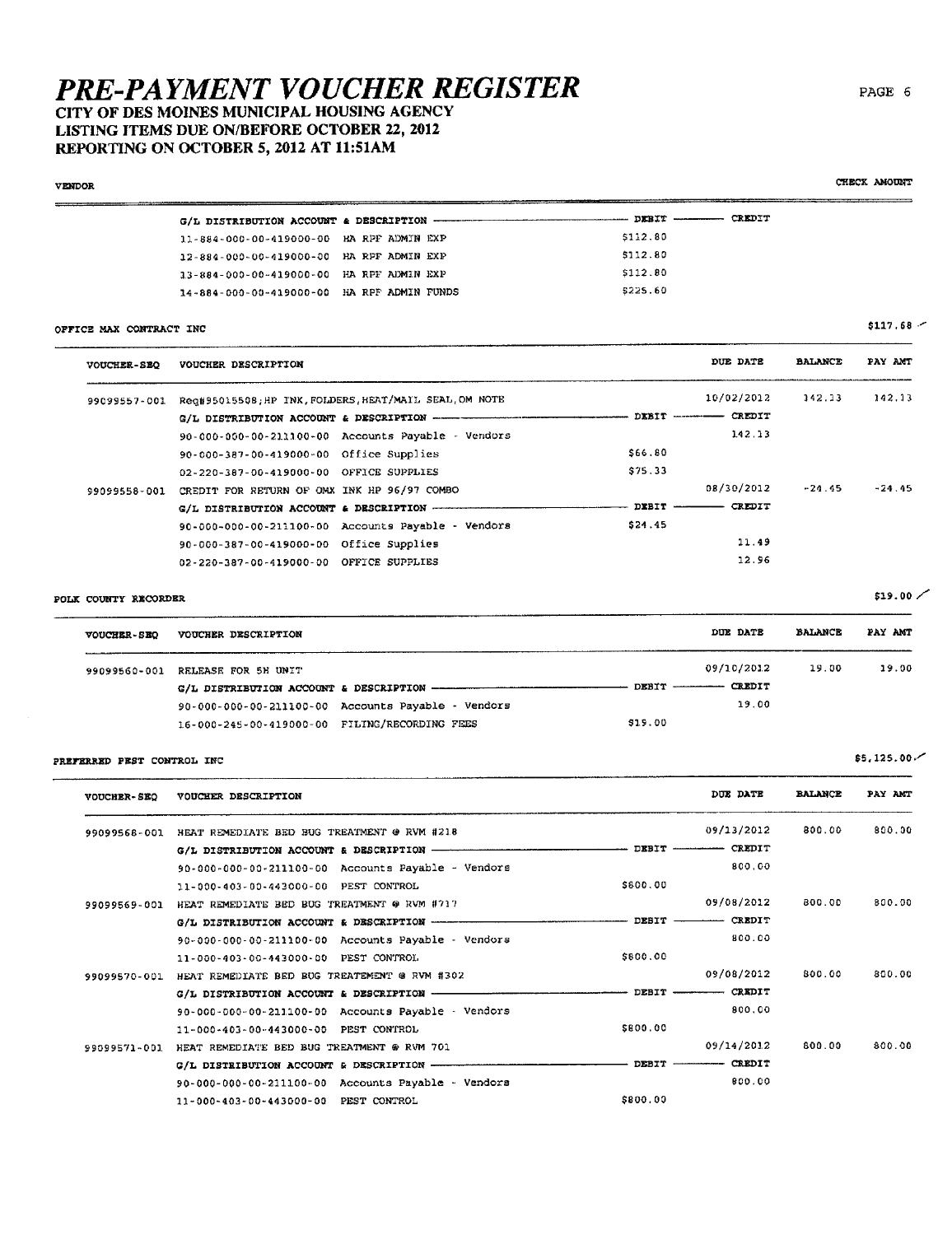# **PRE-PAYMENT VOUCHER REGISTER**<br>CITY OF DES MOINES MUNICIPAL HOUSING AGENCY

LISTING ITEMS DUE ON/BEFORE OCTOBER 22, 2012 REPORTING ON OCTOBER 5, 2012 AT 11:51AM

| PREFERRED PEST CONTROL INC |                                                              |                                                                            |                  |                | $$5,125.00-$      |
|----------------------------|--------------------------------------------------------------|----------------------------------------------------------------------------|------------------|----------------|-------------------|
| VOUCHER-SEQ                | VOUCHER DESCRIPTION                                          |                                                                            | DUE DATE         | <b>BALANCE</b> | PAY AMT           |
|                            | 99099572-001 HEAT REMEDIATE BED BUG TREATMENT @ RVM #902     |                                                                            | 09/13/2012       | 800.00         | 800.00            |
|                            | G/L DISTRIBUTION ACCOUNT & DESCRIPTION -----------           |                                                                            | $DEBIT$ $CREDIT$ |                |                   |
|                            | 90-000-000-00-211100-00 Accounts Payable - Vendors           |                                                                            | 800.00           |                |                   |
|                            | 11-000-403-00-443000-00 PEST CONTROL                         | 5800.00                                                                    |                  |                |                   |
|                            | 99099573-001 RODENT CONTROL FOR ENTIRE BUILDING @ EVM        |                                                                            | 09/26/2012       | 125.00         | 125.00            |
|                            | G/L DISTRIBUTION ACCOUNT & DESCRIPTION -                     | $-$ DEBIT $-$                                                              | - CREDIT         |                |                   |
|                            | 90-000-000-00-211100-00 Accounts Payable Vendors             |                                                                            | 125.00           |                |                   |
|                            | 12-000-403-00-443000-00 PEST CONTROL CONTACTS                | \$125.00                                                                   |                  |                |                   |
|                            | 99099585-001 INSTALL RODENT CONTROL @ RVM                    |                                                                            | 09/27/2012       |                | 1,000.00 1,000.00 |
|                            | G/L DISTRIBUTION ACCOUNT & DESCRIPTION -                     | $\rule{1em}{0.15mm}$ $\rule{1em}{0.15mm}$ $\frac{}{\phantom{0.15mm}0.15}}$ | -- CREDIT        |                |                   |
|                            | 90-000-000-00-211100-00 Accounts Payable - Vendors           |                                                                            | 1,000.00         |                |                   |
|                            | 11-000-403-00-443000-00 PEST CONTROL                         | \$1,000.00                                                                 |                  |                |                   |
| DOUG ROMIG                 |                                                              |                                                                            |                  |                | $$2,016.00$ $-$   |
| <b>VOUCHER-SEQ</b>         | VOUCHER DESCRIPTION                                          |                                                                            | <b>DUE DATE</b>  | <b>BALANCE</b> | PAY AMT           |
|                            | 99099549-001 TRAVEL ADVANCE-NAHRO CONFERENCE - NASHVILLE, TN |                                                                            | 10/04/2012       | 2.016.00       | 2,016.00          |
|                            |                                                              | $ \sim$ $-$                                                                | - CREDIT         |                |                   |
|                            | 90-000-000-00-211100-00 Accounts Payable - Vendors           |                                                                            | 2,016.00         |                |                   |
|                            | 90-000-470-00-415000-00 TRAVEL                               | \$2,016.00                                                                 |                  |                |                   |
| MARY ROUL                  |                                                              |                                                                            |                  |                | $$7,00-$          |
| VOUCHER-SEQ                | VOUCHER DESCRIPTION                                          |                                                                            | DUE DATE         | <b>BALANCE</b> | PAY AMT           |
|                            | 99099563-001 ROUL, MARY K *Reimbursement*                    |                                                                            | 10/04/2012       | 7.00           | 7.00              |
|                            |                                                              |                                                                            | — CREDIT         |                |                   |
|                            | 13-000-000-00-211100-00 Accounts Payable - Vendors           |                                                                            | 7.00             |                |                   |
|                            | 13-000-000-00-112200-00 Accounts Receivable - Tenants        | \$7.00                                                                     |                  |                |                   |
| SECURITY LOCKSMITHS        |                                                              |                                                                            |                  |                | 541.72            |
| <b>VOUCHER-SEQ</b>         | VOUCHER DESCRIPTION                                          |                                                                            | DUE DATE         | <b>BALANCE</b> | PAY AMT           |
|                            | 99099561-001 Rec#95015499:REKEY & DUPLICATE                  |                                                                            | 10/14/2012       | 30.60          | 30.60             |

| 99099561-001 | Reg#95015499;REKEY & DUPLICATE |                                                    |         | 10/14/2012                 | 30.60 | 30.60 |
|--------------|--------------------------------|----------------------------------------------------|---------|----------------------------|-------|-------|
|              |                                |                                                    |         | CREDIT<br>DEBIT ---------- |       |       |
|              |                                | 90-000-000-00-211100-00 Accounts Payable - Vendors |         | 30.60                      |       |       |
|              | 15-000-320-00-442000-00 LOCKS  |                                                    | \$30.60 |                            |       |       |
| 99099564-001 | Reg#95015501;REKEY             |                                                    |         | 10/20/2012                 | 11.12 | 11.12 |
|              |                                |                                                    |         | DEBIT ------------- CREDIT |       |       |
|              |                                | 90-000-000-00-211100-00 Accounts Payable - Vendors |         | 11.12                      |       |       |
|              | 11-000-320-00-442000-00 LOCKS  |                                                    | \$11.12 |                            |       |       |

 $\overline{\phantom{a}}$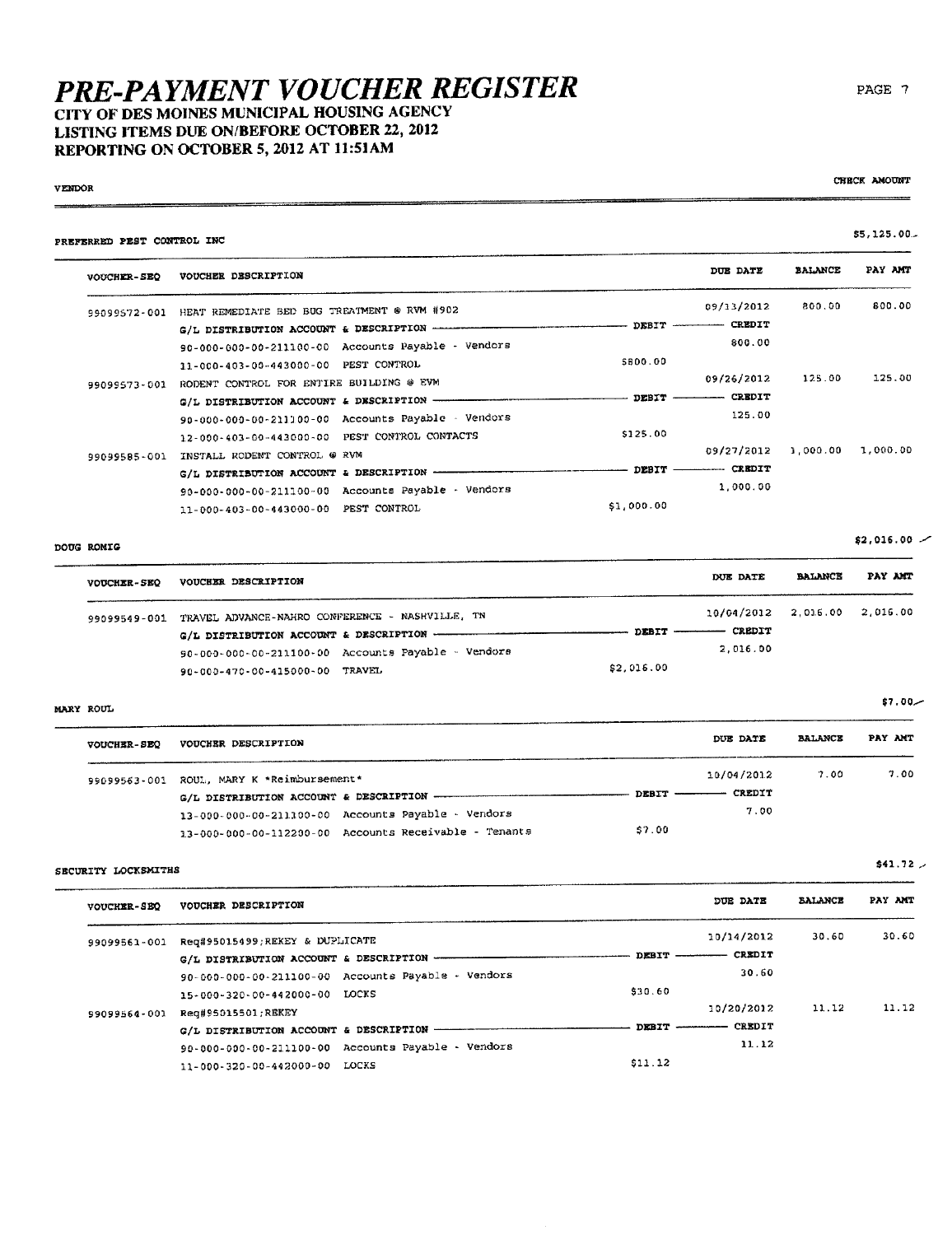## CITY OF DES MOINES MUNICIPAL HOUSING AGENCY LISTING ITEMS DUE ON/BEFORE OCTOBER 22, 2012 REPORTING ON OCTOBER 5, 2012 AT 11:51AM

#### **WOUCHEL CRO** VOUCHER DESCRIPTION

SHRED-IT USA - DES MOINES

| マンシレハロハードーマ |                                                    |                     |       |
|-------------|----------------------------------------------------|---------------------|-------|
|             | 99099581-001 SHRED DOCUMENTS                       | 10/12/2012<br>37.45 | 37.45 |
|             |                                                    |                     |       |
|             | 90-000-000-00-211100-00 Accounts Payable - Vendors | 37.45               |       |
|             | 90-000-999-00-419000-00 MISC EXPENSE               | \$17.60             |       |
|             | 02-220-999-00-419000-00 MISCELLANEOUS              | \$19.85             |       |
|             |                                                    |                     |       |

#### DEB SPEIRS

**VENDOR** 

| <b>VOUCHER-SEQ</b> | VOUCHER DESCRIPTION             |                                                           |        | DUE DATE                          | <b>BALANCE</b> | PAY AMT |
|--------------------|---------------------------------|-----------------------------------------------------------|--------|-----------------------------------|----------------|---------|
| 99099550-001       | SEPTEMBER '12 MILEAGE           |                                                           |        | 10/04/2012                        | 31.97          | 31.97   |
|                    |                                 | G/L DISTRIBUTION ACCOUNT & DESCRIPTION ------------------ |        | <b>CREDIT</b><br>$DEBIT$ -------- |                |         |
|                    |                                 | 90-000-000-00-211100-00 Accounts Payable - Vendors        |        | 31.97                             |                |         |
|                    | 90-000-355-00-415000-00 MILEAGE |                                                           | 524.86 |                                   |                |         |
|                    | 02-220-355-00-415000-00 MILEAGE |                                                           | \$7.11 |                                   |                |         |

### STRAUSS SECURITY SOLUTIONS

| <b>VOUCHER-SEQ</b> | VOUCHER DESCRIPTION                                              | DUE DATE              | <b>BALANCE</b> | PAY AMT |
|--------------------|------------------------------------------------------------------|-----------------------|----------------|---------|
|                    | 99099586-001 Req#95015441; REPLMNT CAMERAS-VANDAL RESISTANT @RVM | 10/20/2012            | 869.97         | 869.97  |
|                    |                                                                  | DEBIT -------- CREDIT |                |         |
|                    | 90-000-000-00-211100-00 Accounts Payable - Vendors               | 869.97                |                |         |
|                    | 10-011-922-00-146000-59 SECURITY - RVM                           | \$869.97              |                |         |

#### WASTE MANAGEMENT OF IOWA

| <b>VOUCHER-SEQ</b> | VOUCHER DESCRIPTION                              |                                                    |          | DUE DATE                             | <b>BALANCE</b> | PAY AMT |
|--------------------|--------------------------------------------------|----------------------------------------------------|----------|--------------------------------------|----------------|---------|
| 99099554-001       | LOAD REMOVAL @ OPP                               |                                                    |          | 10/01/2012                           | 177.44         | 177.44  |
|                    | G/L DISTRIBUTION ACCOUNT & DESCRIPTION --------- |                                                    |          | <b>CREDIT</b><br>$DEBIT$ ----------- |                |         |
|                    |                                                  | 90-000-000-00-211100-00 Accounts Payable - Vendors |          | 177.44                               |                |         |
|                    |                                                  | 14-000-000-00-443100-00 GARBAGE AND TRASH REMOVAL  | \$177.44 |                                      |                |         |
| 99099555-001       | LOAD REMOVAL @ HPP                               |                                                    |          | 10/01/2012                           | 177.44         | 177.44  |
|                    | G/L DISTRIBUTION ACCOUNT & DESCRIPTION -         |                                                    | DEBIT    | <b>CREDIT</b>                        |                |         |
|                    |                                                  | 90-000-000-00-211100-00 Accounts Payable - Vendors |          | 177.44                               |                |         |
|                    |                                                  | 14-000-000-00-443100-00 GARBAGE AND TRASH REMOVAL  | \$177.44 |                                      |                |         |
| 99099556-001       | LOAD REMOVAL @ SVM                               |                                                    |          | 10/01/2012                           | 173.04         | 173.04  |
|                    | G/L DISTRIBUTION ACCOUNT & DESCRIPTION           |                                                    | DEBIT    | <b>CREDIT</b>                        |                |         |
|                    |                                                  | 90-000-000-00-211100-00 Accounts Payable - Vendors |          | 173.04                               |                |         |
|                    |                                                  | 13-000-000-00-443100-00 GARBAGE AND TRASH REMOVAL  | \$173.04 |                                      |                |         |

WESLEYLIFE HOME HEALTH/WESLEY AT HOME LLC

. . . . . . . . . . . . . . . . . . . .

| $$6,742.83$ / |  |
|---------------|--|
|---------------|--|

| <b>VOUCHER-SEQ</b> | VOUCHER DESCRIPTION                          | DUE DATE                     | <b>BALANCE</b> | PAY AMT |
|--------------------|----------------------------------------------|------------------------------|----------------|---------|
|                    |                                              |                              |                |         |
| 99099589-001       | HOUSING COORDINATOR SERVICES FOR AUGUST 2012 | 09/24/2012 6,742.83 6,742.83 |                |         |

### PAGE 8

CHECK AMOUNT

DUE DATE BALANCE PAY AMT

 $$37.45$  /

 $$869.97$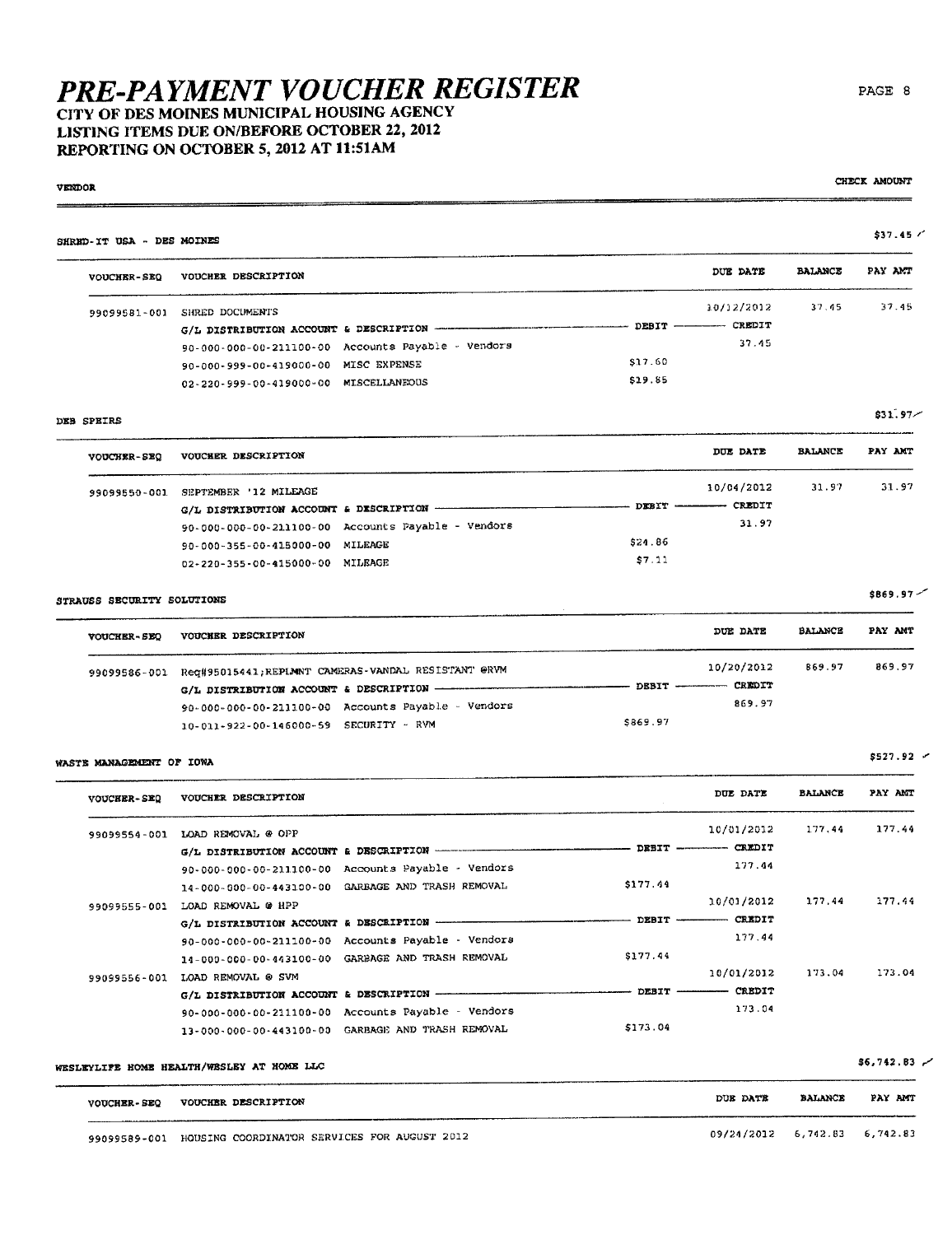# **PRE-PAYMENT VOUCHER REGISTER**<br>CITY OF DES MOINES MUNICIPAL HOUSING AGENCY

# LISTING ITEMS DUE ON/BEFORE OCTOBER 22, 2012 REPORTING ON OCTOBER 5, 2012 AT 11:51AM

| VENDOR             |                                                         |            |                              |                | CHECK AMOUNT |
|--------------------|---------------------------------------------------------|------------|------------------------------|----------------|--------------|
|                    | G/L DISTRIBUTION ACCOUNT & DESCRIPTION -----            | - DEBIT -  | CREDIT                       |                |              |
|                    | 90-000-000-00-211100-00 Accounts Payable - Vendors      |            | 6.742.83                     |                |              |
|                    | ELDERLY SERVICES COORDINATOR<br>11-000-225-00-419000-00 | \$2,173.66 |                              |                |              |
|                    | 12-000-225-00-419000-00 ELDERLY SERVICE COORDINATOR     | 51,344.09  |                              |                |              |
|                    | 13-000-225-00-419000-00 ELDERLY SERVICE COORDINATOR     | \$967.02   |                              |                |              |
|                    | 14-000-225-00-419000-00 ELDERLY SERVICE COORDINATOR     | \$2,258.06 |                              |                |              |
| ZEE MEDICAL INC.   |                                                         |            |                              |                | \$60.35      |
| <b>VOUCEER-SEQ</b> | VOUCHER DESCRIPTION                                     |            | DUE DATE                     | <b>BALANCE</b> | PAY AMT      |
| 99099580-001       | REFILL FIRST AID KIT - LESS SALE TAX                    |            | 09/25/2012                   | 60.35          | 60.35        |
|                    |                                                         |            | DEBIT ---------- CREDIT      |                |              |
|                    | 90-000-000-00-211100-00 Accounts Payable - Vendors      |            | 60.35                        |                |              |
|                    | 90-000-252-00-442000-00 FIRE AND SAFETY                 | \$60.35    |                              |                |              |
|                    | *** REPORT TOTALS ***                                   |            | NUMBER OF ITEMS READY TO PAY |                | 58           |
|                    |                                                         |            | NUMBER OF CHECKS NEEDED      |                | 30           |
|                    |                                                         |            | TOTAL OF ITEM BALANCES       |                | \$97.573.31  |
|                    |                                                         |            | TOTAL AMOUNT TO PAY          |                | \$97,573.31  |
|                    |                                                         |            |                              |                | $\delta'$    |

AUTOMATIC INTERFUND TRANSACTIONS

 $\sim 3\%$ 

| DUE-TO (CREDIT) ACCOUNT | (DEBIT)<br>ACCOUNT<br><b>DUE - FRON</b> | <b>AMOUNT</b>      |
|-------------------------|-----------------------------------------|--------------------|
| 10-000-000-00-214500-00 | 90-010-000-00-129500-00                 | 71.652.52          |
| 02-000-000-00-214500-00 | 90-017-000-00-129500-00                 | 277.24'            |
| 14-000-000-00-214500-00 | 90-014-000-00-129500-00                 | 3.300.24           |
| 13-000-000-00-214500-00 | 90-013-000-00-129500-00                 | 4,217.57           |
| 12-000-000-00-214500-00 | 90-012-000-00-129500-00                 | 2, 275, 79'        |
| 11-000-000-00-214500-00 | 90-011-000-00-129500-00                 | $12.026.15 \times$ |
| 16-000-000-00-214500-00 | 90-016-000-00-129500-00                 | 1.535.37           |
| 15-000-000-00-214500-00 | 90-015-000-00-129500-00                 | 71.84/             |

 $\mathcal{A}$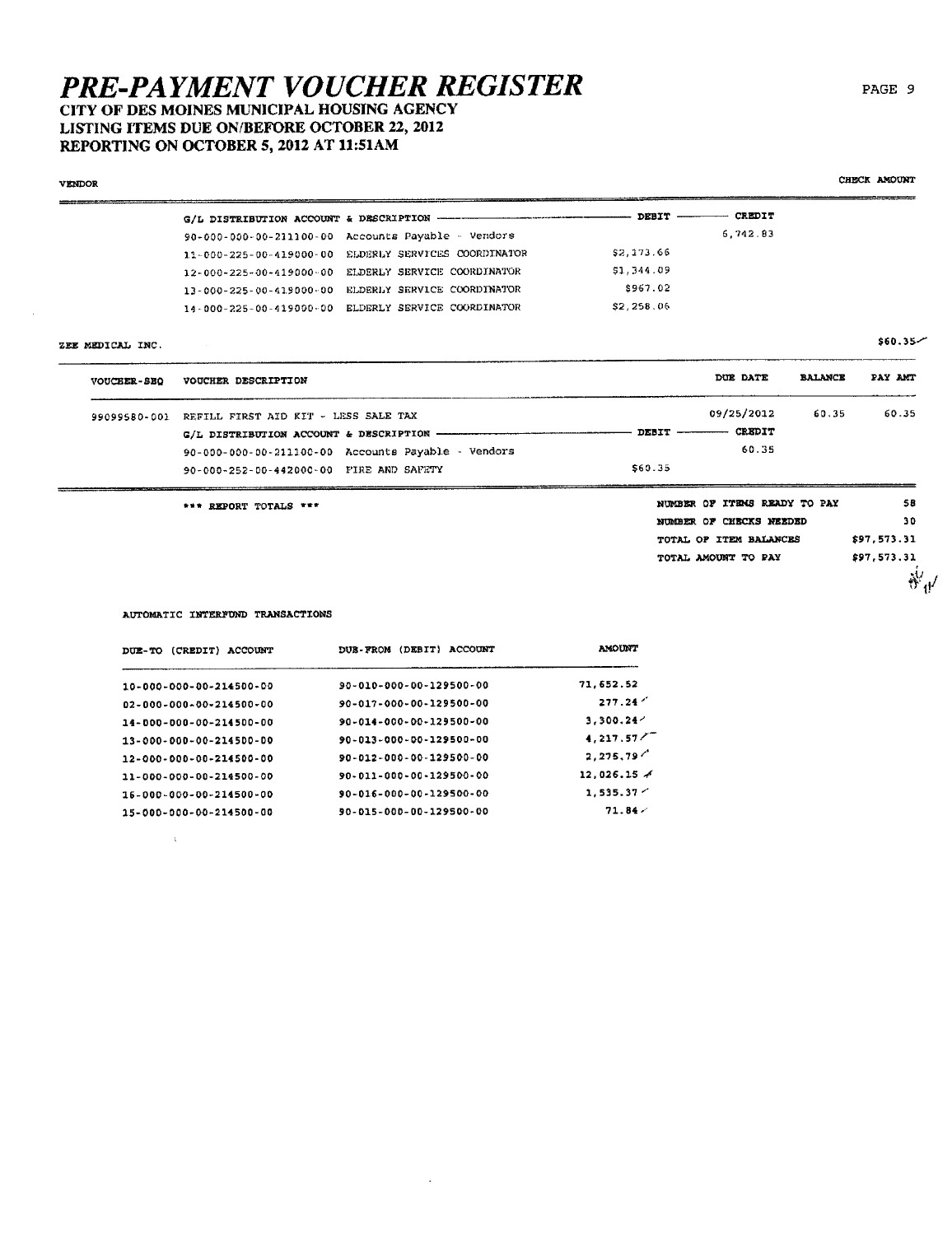CITY OF DES MOINES MUNICIPAL HOUSING AGENCY LISTING ITEMS DUE ON/BEFORE OCTOBER 29, 2012 REPORTING ON OCTOBER 15, 2012 AT 2:01PM

#### **VENDOR**  $-$

 $\sim$ 

#### CHECK AMOUNT

# $$6,990.00 -$

| <b>VOUCHER-SEQ</b> | VOUCHER DESCRIPTION                                |                 | DUE DATE                | <b>BALANCE</b> | PAY AMT  |
|--------------------|----------------------------------------------------|-----------------|-------------------------|----------------|----------|
| 99099626-001       | Req#95015459;REPL STREET SIDEWALK @ 1373 IDAHO 5H  |                 | 09/25/2012              | 4.500.00       | 4,500.00 |
|                    | G/L DISTRIBUTION ACCOUNT & DESCRIPTION ----------- |                 | DEBIT ---------- CREDIT |                |          |
|                    | 90-000-000-00-211100-00 Accounts Payable - Vendors |                 | 4.500.00                |                |          |
|                    | 16-000-215-00-443000-00 DWELLING REPAIRS           | \$4,500.00      |                         |                |          |
| 99099627-001       | Req#95015468;REPL MARKED SIDEWALK & PRKNG LOT EVM  |                 | 10/07/2012              | 2.490.00       | 2.490.00 |
|                    | G/L DISTRIBUTION ACCOUNT & DESCRIPTION ---------   | $DEFI'$ ------- | <b>CREDIT</b>           |                |          |
|                    | 90-000-000-00-211100-00 Accounts Payable - Vendors |                 | 2.490.00                |                |          |
|                    | 10-012-860-00-145000-58 EVM CONCRETE               | \$2,490.00      |                         |                |          |
|                    |                                                    |                 |                         |                |          |

#### BOJOS CARPET & TILE CARE

BAYLIFF CONSTRUCTION CORP

 $$3,089.16$  / 

| <b>VOUCHER-SEQ</b> | VOUCHER DESCRIPTION                                 |            | DUE DATE      | <b>BALANCE</b> | PAY AMT  |
|--------------------|-----------------------------------------------------|------------|---------------|----------------|----------|
| 99099635-001       | JANITORIAL SERVICE FOR SEPTEMBER @ PF               |            | 10/28/2012    | 616.66         | 616.66   |
|                    | G/L DISTRIBUTION ACCOUNT & DESCRIPTION              | DEBIT      | <b>CREDIT</b> |                |          |
|                    | 90-000-000-00-211100-00 Accounts Payable - Vendors  |            | 616.66        |                |          |
|                    | 90-000-170-00-443000-00 CLEANING                    | \$289.83   |               |                |          |
|                    | 02-220-170-00-443000-00 Cleaning                    | 5326.83    |               |                |          |
| 99099650-001       | JANITORIAL SERVICES FOR EVM, SVM & HP/OP - SEPT '12 |            | 10/28/2012    | 2.472.50       | 2.472.50 |
|                    | G/L DISTRIBUTION ACCOUNT & DESCRIPTION -            | DEBIT      | CREDIT        |                |          |
|                    | 90-000-000-00-211100-00 Accounts Payable - Vendors  |            | 2,472.50      |                |          |
|                    | 12-000-170-00-443000-00 CLEANING CONTRACTS          | \$758.13   |               |                |          |
|                    | 13-000-170-00-443000-00 CLEANING                    | \$530.39   |               |                |          |
|                    | 14-000-170-00-443000-00 CLEANING                    | \$1,183.98 |               |                |          |

### BREWER ENGINEERING CONSULTANTS PLC

| <b>VOUCHER-SEQ</b> | VOUCHER DESCRIPTION                                  |            | DUE DATE                     | <b>BALANCE</b> | PAY AMT |
|--------------------|------------------------------------------------------|------------|------------------------------|----------------|---------|
|                    | 99099653-001 BOILER & WATER HEATER REPLACEMENT @ EVM |            | 10/11/2012 1,550.00 1,550.00 |                |         |
|                    | G/L DISTRIBUTION ACCOUNT & DESCRIPTION -----------   |            | DEBIT ------------ CREDIT    |                |         |
|                    | 90-000-000-00-211100-00 Accounts Payable - Vendors   |            | 1,550.00                     |                |         |
|                    | 10-012-275-00-146000-20 HVAC - EVM                   | \$1,550.00 |                              |                |         |

### CENTURYLINK

| VOUCHER-SEO  | VOUCHER DESCRIPTION                                |              | DUE DATE      | <b>BALANCE</b> | PAY AMT |
|--------------|----------------------------------------------------|--------------|---------------|----------------|---------|
| 99099619-001 | OP FIRE DEPT. PH                                   |              | 10/21/2012    | 71.00          | 74.00   |
|              | G/L DISTRIBUTION ACCOUNT & DESCRIPTION ----------- | <b>DEBIT</b> | <b>CREDIT</b> |                |         |
|              | 90-000-000-00-211100-00 Accounts Payable - Vendors |              | 74.00         |                |         |
|              | 14-000-450-00-419000-00 TELEPHONE SERVICE          | \$74.00      |               |                |         |
| 99099620-001 | SVM FIRE DEPT. PH                                  |              | 10/21/2012    | 74.00          | 74.00   |
|              | G/L DISTRIBUTION ACCOUNT & DESCRIPTION             | DEBIT        | CREDIT        |                |         |
|              | 90-000-000-00-211100-00 Accounts Payable - Vendors |              | 74.00         |                |         |

 $$1,550,00/$ 

 $$767.86-$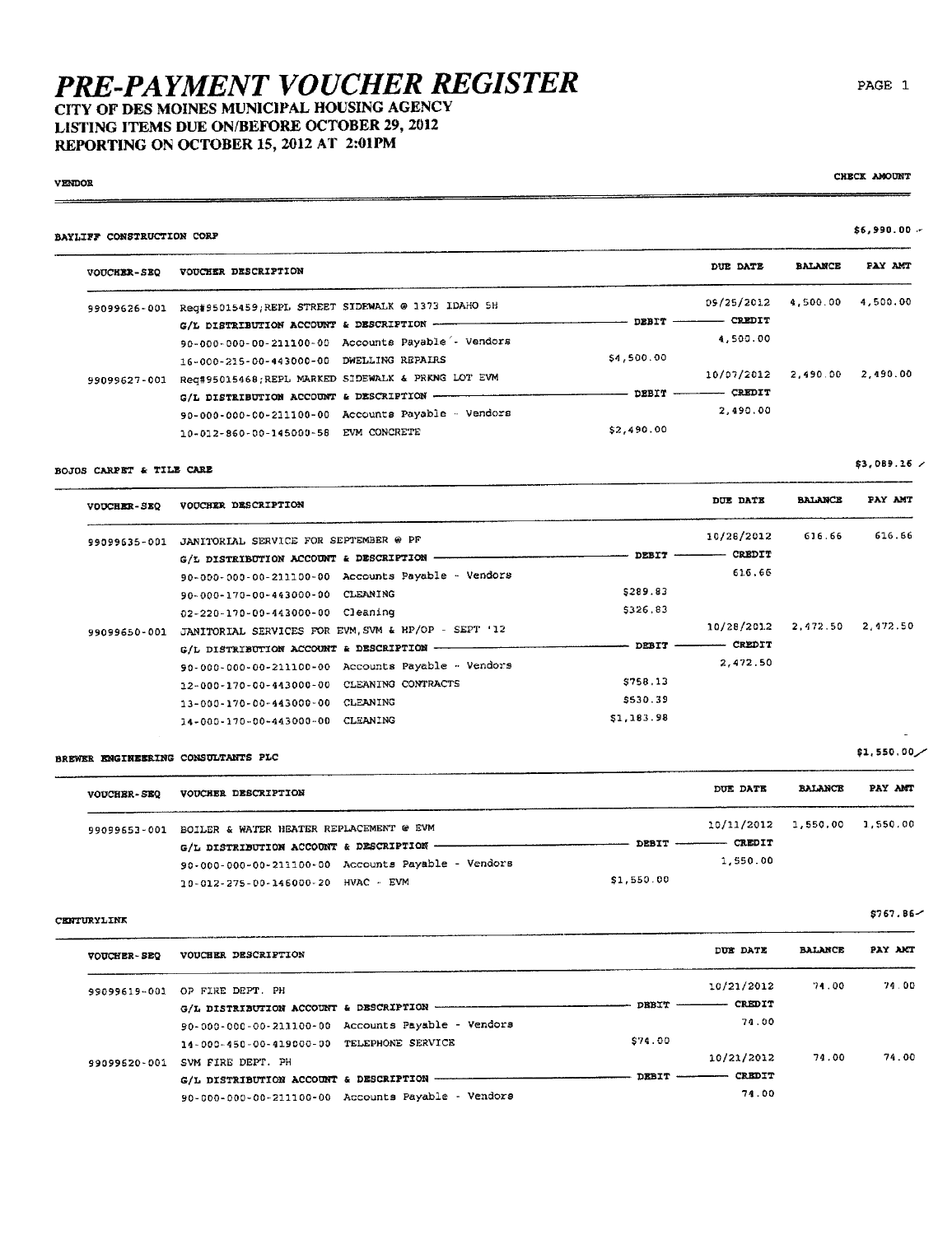CITY OF DES MOINES MUNICIPAL HOUSING AGENCY LISTING ITEMS DUE ON/BEFORE OCTOBER 29, 2012 REPORTING ON OCTOBER 15, 2012 AT 2:01PM

#### **VENDOR**

PAGE 2

|              | 13-000-450-00-419000-00 TELEPHONE SERVICE |                                                    | 574.00   |            |        |        |
|--------------|-------------------------------------------|----------------------------------------------------|----------|------------|--------|--------|
|              | 99099621-001 EVM FIRE DEPT. PH            |                                                    |          | 10/21/2012 | 105.65 | 105.65 |
|              |                                           |                                                    |          |            |        |        |
|              |                                           | 90-000-000-00-211100-00 Accounts Payable - Vendors |          | 105.65     |        |        |
|              | 12-000-450-00-419000-00 TELEPHONE SERVICE |                                                    | \$105.65 |            |        |        |
| 99099622-001 | HP FIRE DEPT. PH                          |                                                    |          | 10/21/2012 | 74.00  | 74.00  |
|              |                                           |                                                    |          |            |        |        |
|              |                                           | 90-000-000-00-211100-00 Accounts Payable - Vendors |          | 74.00      |        |        |
|              | 14-000-450-00-419000-00 TELEPHONE SERVICE |                                                    | \$74.00  |            |        |        |
|              | 99099623-001 RVM FIRE DEPT PH             |                                                    |          | 10/21/2012 | 74.00  | 74.00  |
|              |                                           |                                                    |          |            |        |        |
|              |                                           | 90-000-000-00-211100-00 Accounts Payable - Vendors |          | 74.00      |        |        |
|              | 11-000-450-00-419000-00 TELEPHONE SERVICE |                                                    | \$74.00  |            |        |        |
|              | 99099624-001 RVM FIRE ALARM               |                                                    |          | 10/21/2012 | 87.54  | 87.54  |
|              |                                           |                                                    |          |            |        |        |
|              |                                           | 90-000-000-00-211100-00 Accounts Payable - Vendors |          | 87.54      |        |        |
|              | 11-000-450-00-419000-00 TELEPHONE SERVICE |                                                    | \$87.54  |            |        |        |
| 99099638-001 | OP OFFICE/ENTRY SYSTEM                    |                                                    |          | 10/24/2012 | 141.36 | 141.36 |
|              |                                           |                                                    |          |            |        |        |
|              |                                           | 90-000-000-00-211100-00 Accounts Payable - Vendors |          | 141.36     |        |        |
|              | 14-000-450-00-419000-00 TELEPHONE SERVICE |                                                    | \$141.36 |            |        |        |
| 99099639-001 | SVM PHONE                                 |                                                    |          | 10/24/2012 | 137.31 | 137.31 |
|              |                                           |                                                    |          |            |        |        |
|              |                                           | 90-000-000-00-211100-00 Accounts Payable - Vendors |          | 137.31     |        |        |
|              | 13-000-450-00-419000-00 TELEPHONE SERVICE |                                                    | \$137.31 |            |        |        |

#### CITY OF DES MOINES

DUE DATE **BALANCE** PAY AMT VOUCHER-SEQ VOUCHER DESCRIPTION 09/26/2012 13,695.57 13,695.57 99099655-001 AUGUST '12 CHARGES WITH CITY OF DM  $-$  CREDIT  $G/L$  DISTRIBUTION ACCOUNT & DESCRIPTION - $-$  DEBIT  $-$ 90-000-000-00-211100-00 Accounts Payable - Vendors 13,695.57 \$7,816.53 11-000-423-00-448000-00 PROTECTIVE SERVICES \$5.823.75 13-000-430-00-443000-00 SITE IMPRO \$55.29 16-000-427-00-419000-00 RELOCATION EXPENSES 09/26/2012 13,569.67 13,569.67 99099656-001 SEPTEMBE '12 CHARGES FROM CITY OF DM ------ DEBIT ----------- CREDIT G/L DISTRIBUTION ACCOUNT & DESCRIPTION -----13,569.67 90-000-000-00-211100-00 Accounts Payable - Vendors \$2.785.44 11-000-423-00-448000-00 PROTECTIVE SERVICES 13-000-430-00-443000-00 SITE IMPRO \$2,911.87  $$1,621.51$ 02-220-520-00-443000-00 VEHICLE - REPAIRS \$365.52 90-000-520-00-443000-00 VEHICLE REPAIRS \$2,596.44 02-220-260-00-442000-00 FUEL \$871.98 90-000-260-00-442000-00 FUEL 90-000-450-00-419000-00 TELEPHONE \$411.42 02-220-450-00-419000-00 TELEPHONE  $$84.41$  $$101.11$ 15-000-427-00-419000-00 RELOCATION EXPENSES \$1,819.97 16-000-427-00-419000-00 RELOCATION EXPENSES

 $$27,265.24$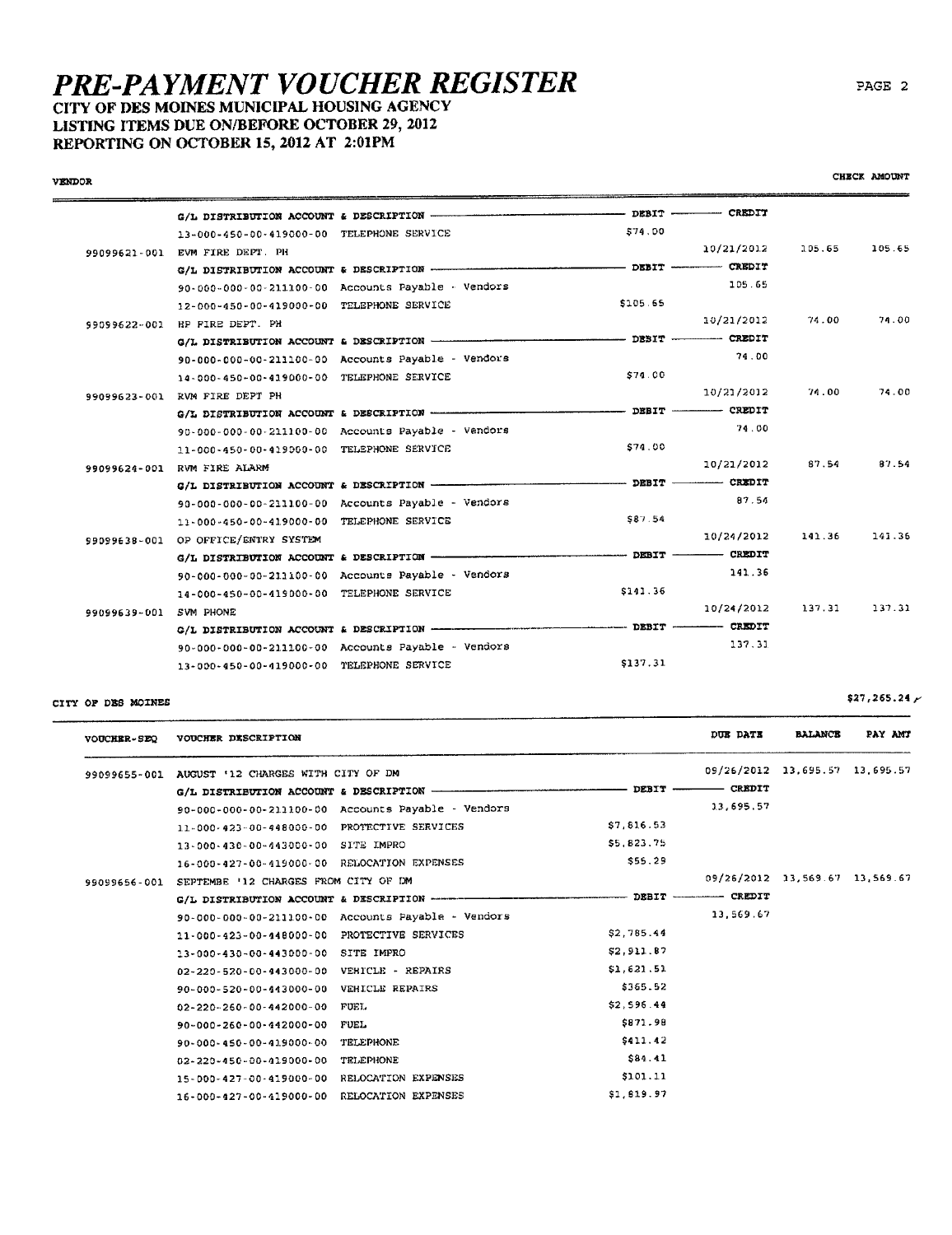CITY OF DES MOINES MUNICIPAL HOUSING AGENCY LISTING ITEMS DUE ON/BEFORE OCTOBER 29, 2012 REPORTING ON OCTOBER 15, 2012 AT 2:01PM

**VENDOR**  $\equiv$ 

| CHECK AMOUNT |
|--------------|
|              |

| VOUCHER-SEQ              | VOUCHER DESCRIPTION                                        |                                                                                          | DUE DATE                  | <b>BALANCE</b> | PAY AMT |
|--------------------------|------------------------------------------------------------|------------------------------------------------------------------------------------------|---------------------------|----------------|---------|
|                          | 99099592-001 1061 21ST ST                                  |                                                                                          | 10/24/2012                | 10.40          | 10.40   |
|                          |                                                            |                                                                                          |                           |                |         |
|                          | 90-000-000-00-211100-00 Accounts Payable - Vendors         |                                                                                          | 10.40                     |                |         |
|                          | 15-000-000-00-431000-00 WATER                              | \$6.00                                                                                   |                           |                |         |
|                          | 15-000-000-00-439000-00 OTHER UTILITIES EXPENSE            | \$4.40                                                                                   |                           |                |         |
|                          | 99099593-001 3310 KINSEY AVE.                              |                                                                                          | 10/24/2012                | 20.84          | 20.84   |
|                          | G/L DISTRIBUTION ACCOUNT & DESCRIPTION ------------------- | DEBIT CREDIT                                                                             |                           |                |         |
|                          | 90-000-000-00-211100-00 Accounts Payable - Vendors         |                                                                                          | 20.84                     |                |         |
|                          | 15-000-000-00-439000-00 OTHER UTILITIES EXPENSE            | \$20.84                                                                                  |                           |                |         |
|                          | 99099594-001 1104 E PHILIP ST                              |                                                                                          | 10/25/2012                | 31.24          | 31.24   |
|                          |                                                            |                                                                                          |                           |                |         |
|                          | 90-000-000-00-211100-00 Accounts Payable - Vendors         |                                                                                          | 31.24                     |                |         |
|                          | 16-000-000-00-431000-00 Water                              | \$6.00                                                                                   |                           |                |         |
|                          | 16-000-000-00-439000-00 Other Utilities Expense            | \$25.24                                                                                  |                           |                |         |
| 99099595-001 1427 8TH ST |                                                            |                                                                                          | 10/25/2012                | 31.24          | 31.24   |
|                          | G/L DISTRIBUTION ACCOUNT & DESCRIPTION -                   | -------------- DEBIT ------------ CREDIT                                                 |                           |                |         |
|                          | 90-000-000-00-211100-00 Accounts Payable - Vendors         |                                                                                          | 31.24                     |                |         |
|                          | 15-000-000-00-431000-00 WATER                              | \$6.00                                                                                   |                           |                |         |
|                          | 15-000-000-00-439000-00 OTHER UTILITIES EXPENSE            | \$25.24                                                                                  |                           |                |         |
|                          | 99099596-001 1513 E JEFFERSON AVE                          |                                                                                          | 10/26/2012                | 31.24          | 31.24   |
|                          | G/L DISTRIBUTION ACCOUNT & DESCRIPTION --                  | $\begin{array}{cccc}\n - \end{array}$ DEBIT $\begin{array}{cccc}\n - \end{array}$ CREDIT |                           |                |         |
|                          | 90-000-000-00-211100-00 Accounts Payable - Vendors         |                                                                                          | 31.24                     |                |         |
|                          | 16-000-000-00-431000-00 Water                              | \$6.00                                                                                   |                           |                |         |
|                          | 16-000-000-00-439000-00 Other Otilities Expense            | \$25.24                                                                                  |                           |                |         |
|                          | 99099597-001 3208 E 9TH ST                                 |                                                                                          | 10/27/2012                | 31.24          | 31.24   |
|                          |                                                            |                                                                                          |                           |                |         |
|                          | 90-000-000-00-211100-00 Accounts Payable - Vendors         |                                                                                          | 31.24                     |                |         |
|                          | 16-000-000-00-431000-00 Water                              | \$6.00                                                                                   |                           |                |         |
|                          | 16-000-000-00-439000-00 Other Utilities Expense            | \$25.24                                                                                  |                           |                |         |
|                          | 99099598-001 2234 E 34TH ST                                |                                                                                          | 10/27/2012                | 31.24          | 31.24   |
|                          |                                                            |                                                                                          |                           |                |         |
|                          | 90-000-000-00-211100-00 Accounts Payable - Vendors         |                                                                                          | 31.24                     |                |         |
|                          | 16-000-000-00-431000-00 Water                              | \$6.00                                                                                   |                           |                |         |
|                          | 16-000-000-00-439000-00 Other Utilities Expense            | \$25.24                                                                                  |                           |                |         |
|                          | 99099599-001 1246 E 17TH ST                                |                                                                                          | 10/28/2012                | 31.24          | 31.24   |
|                          |                                                            |                                                                                          | - DEBIT ---------- CREDIT |                |         |
|                          | 90-000-000-00-211100-00 Accounts Payable - Vendors         |                                                                                          | 31.24                     |                |         |
|                          | 16-000-000-00-431000-00 Water                              | \$6.00                                                                                   |                           |                |         |
|                          | 16-000-000-00-439000-00 Other Otilities Expense            | \$25.24<br>$\sim 100$                                                                    |                           |                |         |
|                          | 99099600-001 909 E DOUGLAS AVE                             |                                                                                          | 10/28/2012                | 31.24          | 31.24   |
|                          |                                                            | --------- DEBIT ------------ CREDIT                                                      |                           |                |         |
|                          | 90-000-000-00-211100-00 Accounts Payable - Vendors         |                                                                                          | 31.24                     |                |         |
|                          | 15-000-000-00-431000-00 WATER                              | \$6.00                                                                                   |                           |                |         |
|                          | 15-000-000-00-439000-00 OTHER UTILITIES EXPENSE            | \$25.24                                                                                  |                           |                |         |
|                          |                                                            |                                                                                          |                           |                |         |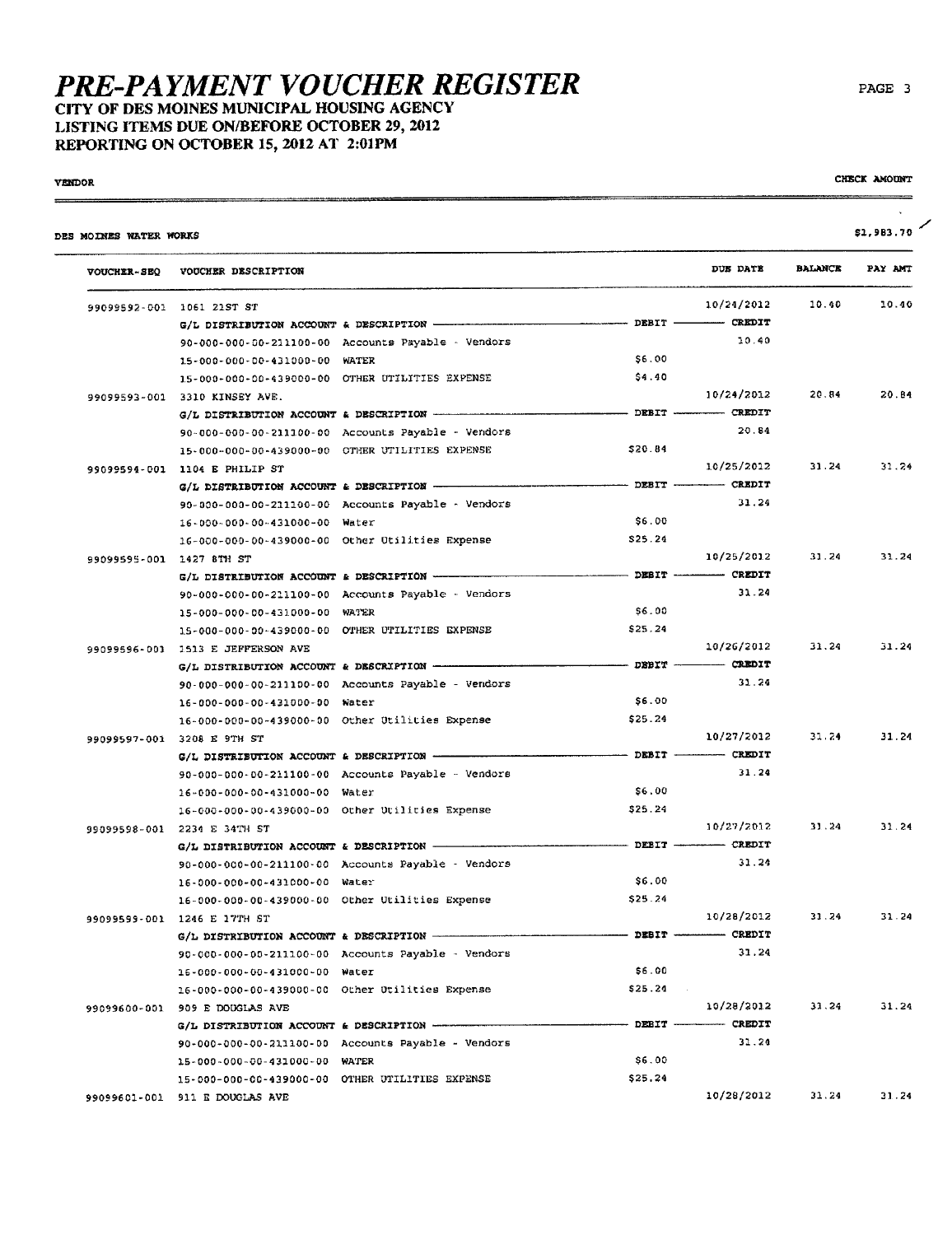CITY OF DES MOINES MUNICIPAL HOUSING AGENCY LISTING ITEMS DUE ON/BEFORE OCTOBER 29, 2012 REPORTING ON OCTOBER 15, 2012 AT 2:01PM

| VENDOR |                                                                          |                                                    |                                                                                                                                |                                                                                                                                                                                                                                                                                                                                                                                                                                                                                 |          | CHECK AMOUNT |
|--------|--------------------------------------------------------------------------|----------------------------------------------------|--------------------------------------------------------------------------------------------------------------------------------|---------------------------------------------------------------------------------------------------------------------------------------------------------------------------------------------------------------------------------------------------------------------------------------------------------------------------------------------------------------------------------------------------------------------------------------------------------------------------------|----------|--------------|
|        |                                                                          |                                                    |                                                                                                                                |                                                                                                                                                                                                                                                                                                                                                                                                                                                                                 |          |              |
|        |                                                                          | 90-000-000-00-211100-00 Accounts Payable - Vendors |                                                                                                                                | 31.24                                                                                                                                                                                                                                                                                                                                                                                                                                                                           |          |              |
|        | 15-000-000-00-431000-00 WATER                                            |                                                    | \$6.00                                                                                                                         |                                                                                                                                                                                                                                                                                                                                                                                                                                                                                 |          |              |
|        |                                                                          | 15-000-000-00-439000-00 OTHER UTILITIES EXPENSE    | \$25.24                                                                                                                        |                                                                                                                                                                                                                                                                                                                                                                                                                                                                                 |          |              |
|        | 99099602-001 1515 DIXON ST                                               |                                                    |                                                                                                                                | 10/28/2012                                                                                                                                                                                                                                                                                                                                                                                                                                                                      | 31.24    | 31.24        |
|        |                                                                          | G/L DISTRIBUTION ACCOUNT & DESCRIPTION ----------- | $\longrightarrow$ DEBIT $\longrightarrow$ CREDIT                                                                               |                                                                                                                                                                                                                                                                                                                                                                                                                                                                                 |          |              |
|        |                                                                          | 90-000-000-00-211100-00 Accounts Payable - Vendors |                                                                                                                                | 31.24                                                                                                                                                                                                                                                                                                                                                                                                                                                                           |          |              |
|        | 16-000-000-00-431000-00 Water                                            |                                                    | 56.00                                                                                                                          |                                                                                                                                                                                                                                                                                                                                                                                                                                                                                 |          |              |
|        |                                                                          | 16-000-000-00-439000-00 Other Utilities Expense    | \$25.24                                                                                                                        |                                                                                                                                                                                                                                                                                                                                                                                                                                                                                 |          |              |
|        | 99099603-001 1239 E 17TH ST                                              |                                                    |                                                                                                                                | 10/28/2012                                                                                                                                                                                                                                                                                                                                                                                                                                                                      | 31.24    | 31.24        |
|        | G/L DISTRIBUTION ACCOUNT & DESCRIPTION -                                 |                                                    | $\begin{minipage}{0.9\linewidth} \textbf{DBBIT} \begin{minipage}{0.9\linewidth} \textbf{CREDIT} \end{minipage} \end{minipage}$ |                                                                                                                                                                                                                                                                                                                                                                                                                                                                                 |          |              |
|        |                                                                          | 90-000-000-00-211100-00 Accounts Payable - Vendors |                                                                                                                                | 31.24                                                                                                                                                                                                                                                                                                                                                                                                                                                                           |          |              |
|        | 16-000-000-00-431000-00 Water                                            |                                                    | \$6.00                                                                                                                         |                                                                                                                                                                                                                                                                                                                                                                                                                                                                                 |          |              |
|        |                                                                          | 16-000-000-00-439000-00 Other Utilities Expense    | \$25.24                                                                                                                        |                                                                                                                                                                                                                                                                                                                                                                                                                                                                                 |          |              |
|        | 99099604-001 1251 E 17TH ST                                              |                                                    |                                                                                                                                | 10/28/2012                                                                                                                                                                                                                                                                                                                                                                                                                                                                      | 31.24    | 31.24        |
|        |                                                                          |                                                    | $-$ DEBIT $-$                                                                                                                  | - CREDIT                                                                                                                                                                                                                                                                                                                                                                                                                                                                        |          |              |
|        |                                                                          | 90-000-000-00-211100-00 Accounts Payable - Vendors |                                                                                                                                | 31,24                                                                                                                                                                                                                                                                                                                                                                                                                                                                           |          |              |
|        | 16-000-000-00-431000-00 Water                                            |                                                    | \$6.00                                                                                                                         |                                                                                                                                                                                                                                                                                                                                                                                                                                                                                 |          |              |
|        |                                                                          | 16-000-000-00-439000-00 Other Otilities Expense    | \$25.24                                                                                                                        |                                                                                                                                                                                                                                                                                                                                                                                                                                                                                 |          |              |
|        |                                                                          |                                                    |                                                                                                                                | 10/28/2012                                                                                                                                                                                                                                                                                                                                                                                                                                                                      | 31.24    | 31.24        |
|        | 99099605-001 1429 SAMPSON ST<br>G/L DISTRIBUTION ACCOUNT & DESCRIPTION - |                                                    | $\frac{1}{1}$ DEBIT $\frac{1}{1}$ CREDIT                                                                                       |                                                                                                                                                                                                                                                                                                                                                                                                                                                                                 |          |              |
|        |                                                                          | 90-000-000-00-211100-00 Accounts Payable - Vendors |                                                                                                                                | 31.24                                                                                                                                                                                                                                                                                                                                                                                                                                                                           |          |              |
|        |                                                                          |                                                    | \$6.00                                                                                                                         |                                                                                                                                                                                                                                                                                                                                                                                                                                                                                 |          |              |
|        | 15-000-000-00-431000-00 WATER                                            |                                                    | \$25.24                                                                                                                        |                                                                                                                                                                                                                                                                                                                                                                                                                                                                                 |          |              |
|        |                                                                          | 15-000-000-00-439000-00 OTHER UTILITIES EXPENSE    |                                                                                                                                | 10/28/2012                                                                                                                                                                                                                                                                                                                                                                                                                                                                      | 31.24    | 31.24        |
|        | 99099606-001 3709 E 9TH ST                                               |                                                    |                                                                                                                                |                                                                                                                                                                                                                                                                                                                                                                                                                                                                                 |          |              |
|        |                                                                          |                                                    |                                                                                                                                | 31.24                                                                                                                                                                                                                                                                                                                                                                                                                                                                           |          |              |
|        |                                                                          | 90-000-000-00-211100-00 Accounts Payable - Vendors |                                                                                                                                |                                                                                                                                                                                                                                                                                                                                                                                                                                                                                 |          |              |
|        | 15-000-000-00-431000-00 WATER                                            |                                                    | \$6.00                                                                                                                         |                                                                                                                                                                                                                                                                                                                                                                                                                                                                                 |          |              |
|        |                                                                          | 15-000-000-00-439000-00 OTHER UTILITIES EXPENSE    | \$25.24                                                                                                                        |                                                                                                                                                                                                                                                                                                                                                                                                                                                                                 |          |              |
|        | 99099607-001 3727 E 9TH ST                                               |                                                    |                                                                                                                                | 10/28/2012                                                                                                                                                                                                                                                                                                                                                                                                                                                                      | 31.24    | 31.24        |
|        |                                                                          |                                                    |                                                                                                                                |                                                                                                                                                                                                                                                                                                                                                                                                                                                                                 |          |              |
|        |                                                                          | 90-000-000-00-211100-00 Accounts Payable - Vendors |                                                                                                                                | 31.24                                                                                                                                                                                                                                                                                                                                                                                                                                                                           |          |              |
|        | 16-000-000-00-431000-00 Water                                            |                                                    | \$5.00                                                                                                                         |                                                                                                                                                                                                                                                                                                                                                                                                                                                                                 |          |              |
|        |                                                                          | 16-000-000-00-439000-00 Other Utilities Expense    | \$25.24                                                                                                                        |                                                                                                                                                                                                                                                                                                                                                                                                                                                                                 |          |              |
|        | 99099608-001 1233 E 17TH ST                                              |                                                    |                                                                                                                                | 10/28/2012                                                                                                                                                                                                                                                                                                                                                                                                                                                                      | 31.24    | 31.24        |
|        | G/L DISTRIBUTION ACCOUNT & DESCRIPTION ----------                        |                                                    |                                                                                                                                |                                                                                                                                                                                                                                                                                                                                                                                                                                                                                 |          |              |
|        |                                                                          | 90-000-000-00-211100-00 Accounts Payable - Vendors |                                                                                                                                | 31.24                                                                                                                                                                                                                                                                                                                                                                                                                                                                           |          |              |
|        | 16-000-000-00-431000-00 Water                                            |                                                    | \$6,00                                                                                                                         |                                                                                                                                                                                                                                                                                                                                                                                                                                                                                 |          |              |
|        |                                                                          | 16-000-000-00-439000-00 Other Utilities Expense    | \$25.24                                                                                                                        |                                                                                                                                                                                                                                                                                                                                                                                                                                                                                 |          |              |
|        | 99099609-001 901 E DOUGLAS AVE                                           |                                                    |                                                                                                                                | 10/28/2012                                                                                                                                                                                                                                                                                                                                                                                                                                                                      | 31.24    | 31.24        |
|        | G/L DISTRIBUTION ACCOUNT & DESCRIPTION ---------                         |                                                    |                                                                                                                                | - DEBIT --------- CREDIT                                                                                                                                                                                                                                                                                                                                                                                                                                                        |          |              |
|        |                                                                          | 90-000-000-00-211100-00 Accounts Payable - Vendors |                                                                                                                                | 31.24                                                                                                                                                                                                                                                                                                                                                                                                                                                                           |          |              |
|        | 15-000-000-00-431000-00 WATER                                            |                                                    | \$6.00                                                                                                                         |                                                                                                                                                                                                                                                                                                                                                                                                                                                                                 |          |              |
|        |                                                                          | 15-000-000-00-439000-00 OTHER UTILITIES EXPENSE    | \$25.24                                                                                                                        |                                                                                                                                                                                                                                                                                                                                                                                                                                                                                 |          |              |
|        | 99099610-001 3725 E 9TH ST                                               |                                                    |                                                                                                                                | 10/28/2012                                                                                                                                                                                                                                                                                                                                                                                                                                                                      | 31.24    | 31.24        |
|        |                                                                          | G/L DISTRIBUTION ACCOUNT & DESCRIPTION ----------  | - DEBIT -                                                                                                                      | $\overline{\phantom{a}}$ $\overline{\phantom{a}}$ $\overline{\phantom{a}}$ $\overline{\phantom{a}}$ $\overline{\phantom{a}}$ $\overline{\phantom{a}}$ $\overline{\phantom{a}}$ $\overline{\phantom{a}}$ $\overline{\phantom{a}}$ $\overline{\phantom{a}}$ $\overline{\phantom{a}}$ $\overline{\phantom{a}}$ $\overline{\phantom{a}}$ $\overline{\phantom{a}}$ $\overline{\phantom{a}}$ $\overline{\phantom{a}}$ $\overline{\phantom{a}}$ $\overline{\phantom{a}}$ $\overline{\$ |          |              |
|        |                                                                          | 90-000-000-00-211100-00 Accounts Payable - Vendors |                                                                                                                                | 31.24                                                                                                                                                                                                                                                                                                                                                                                                                                                                           |          |              |
|        | 15-000-000-00-431000-00 WATER                                            |                                                    | \$6.00                                                                                                                         |                                                                                                                                                                                                                                                                                                                                                                                                                                                                                 |          |              |
|        |                                                                          | 15-000-000-00-439000-00 OTHER UTILITIES EXPENSE    | \$25.24                                                                                                                        |                                                                                                                                                                                                                                                                                                                                                                                                                                                                                 |          |              |
|        | 99099649-001 3700 E 31ST ST - EVM                                        |                                                    |                                                                                                                                | 10/28/2012                                                                                                                                                                                                                                                                                                                                                                                                                                                                      | 1,421.38 | 1,421.38     |

CHECK AMOUNT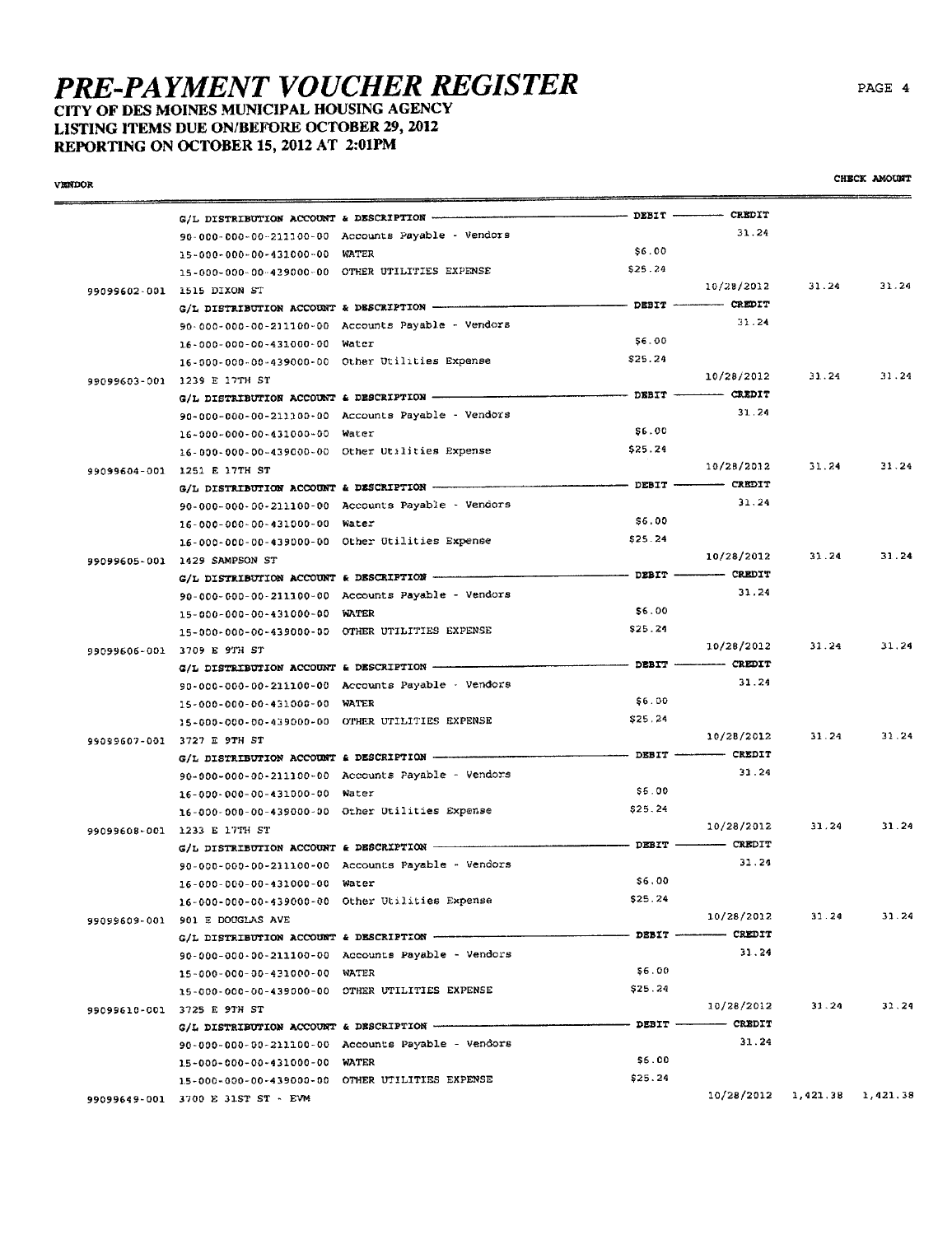### CITY OF DES MOINES MUNICIPAL HOUSING AGENCY LISTING ITEMS DUE ON/BEFORE OCTOBER 29, 2012 REPORTING ON OCTOBER 15, 2012 AT 2:01PM

#### **VENDOR**  $\frac{1}{1}$  DEBIT  $\frac{1}{1}$  CREDIT G/L DISTRIBUTION ACCOUNT & DESCRIPTION -1,421.38 90-000-000-00-211100-00 Accounts Payable - Vendors  $$1.421.38$ 12-000-000-00-431000-00 WATER \$507.00 / VIOLET DRIBMONDO VOUCHER-SEQ VOUCHER DESCRIPTION DUE DATE **BALANCE** PAY AMT 10/12/2012 507.00 99099660-001 DRUMMONDO, VIOLET A \*Reimbursement\* 507.00 G/L DISTRIBUTION ACCOUNT & DESCRIPTION - $-$  DEBIT  $-$ - CREDIT  $12 - 000 - 000 - 00 - 211100 - 00$  Accounts Pavable · Vendors 507.00 12-000-000-00-112200-00 Accounts Receivable - Tenants \$507.00  $$10,400.00$ EMPHASYS COMPUTER SOLUTIONS DUE DATE VOUCHER-SEQ VOUCHER DESCRIPTION **BALANCE** PAY AMT 99099613-001 CONSULTING PEE ELITE CONVERSTION WL/S8 LTRS GRP 1 04/28/2012 2,700.00 2,700.00 G/L DISTRIBUTION ACCOUNT & DESCRIPTION ----- $-$  DEBIT  $-$  CREDIT 90-000-000-00-211100-00 Accounts Payable - Vendors 2.700.00 02-220-915-00-419000-00 SOFTWARE, CONVERSION, TRAINING \$2,700.00 99099614-001 CONSULTING FEE ELITE CONVERSION S8/FSS GRP 2 & 4 05/12/2012 3,600.00 3,600.00  $-$  DRRTT  $-$  CREDIT G/L DISTRIBUTION ACCOUNT & DESCRIPTION -90-000-000-00-211100-00 Accounts Payable - Vendors 3,600.00 02-220-915-00-419000-00 SOFTWARE, CONVERSION, TRAINING \$3,600.00 99099615-001 CONSULTING FEE ELITE CONVERSION S8/FSS REPRTS GRP3 10/06/2012 1,800.00 1,800.00 G/L DISTRIBUTION ACCOUNT & DESCRIPTION ------- $-$  DEBIT  $-$  CREDIT

1,800.00 90-000-000-00-211100-00 Accounts Payable - Vendors 02-220-915-00-419000-00 SOFTWARE, CONVERSION, TRAINING  $$1,800.00$ 99099616-001 TRAINING ELITE CONVERSION FOR S& USER 10/27/2012 2,300.00 2,300.00 DEBIT --------------- CREDIT G/L DISTRIBUTION ACCOUNT & DESCRIPTION -2,300.00 90-000-000-00-211100-00 Accounts Payable - Vendors 02-220-915-00-419000-00 SOFTWARE, CONVERSION, TRAINING \$2,300.00

### GREATAMERICA LEASING CORPORATION

| <b>VOUCHER-SEQ</b> | VOUCHER DESCRIPTION                                            |          | DUE DATE      | <b>BALANCE</b> | PAY AMT |
|--------------------|----------------------------------------------------------------|----------|---------------|----------------|---------|
| 99099612-001       | MONTHLY LEASING AGREEMENT FOR CANON COPTER/PRINTER             |          | 10/01/2012    | 942.21         | 942.21  |
|                    |                                                                | DEBIT -  | <b>CREDIT</b> |                |         |
|                    | $90 - 000 - 000 - 00 - 211100 - 00$ Accounts Payable - Vendors |          | 942.21        |                |         |
|                    | 90-000-375-00-419000-00 OFFICE EOUIP REPAIRS & MAINT           | \$442.84 |               |                |         |
|                    | 02-220-375-00-419000-00 OFFICE EOUIPMENT REPAIRS & MAINT       | 5499.37  |               |                |         |

#### IOWA TITLE CO

| <b>VOUCHER-SEQ</b> | VOUCHER DESCRIPTION                            | DUE DATE                                    | <b>BALANCE</b> | PAY AMT |
|--------------------|------------------------------------------------|---------------------------------------------|----------------|---------|
| 99099629-001       | CONTINUES OF ABTRACT FOR 1933 24TH ST - 5H     | 10/03/2012                                  | 300.00         | 300.00  |
|                    | G/L DISTRIBUTION ACCOUNT & DESCRIPTION ------- | $D$ KBIT $\longrightarrow$<br><b>CREDIT</b> |                |         |

CHECK AMOUNT

\$1,800.00  $\prime$ 

 $$942, 21$  /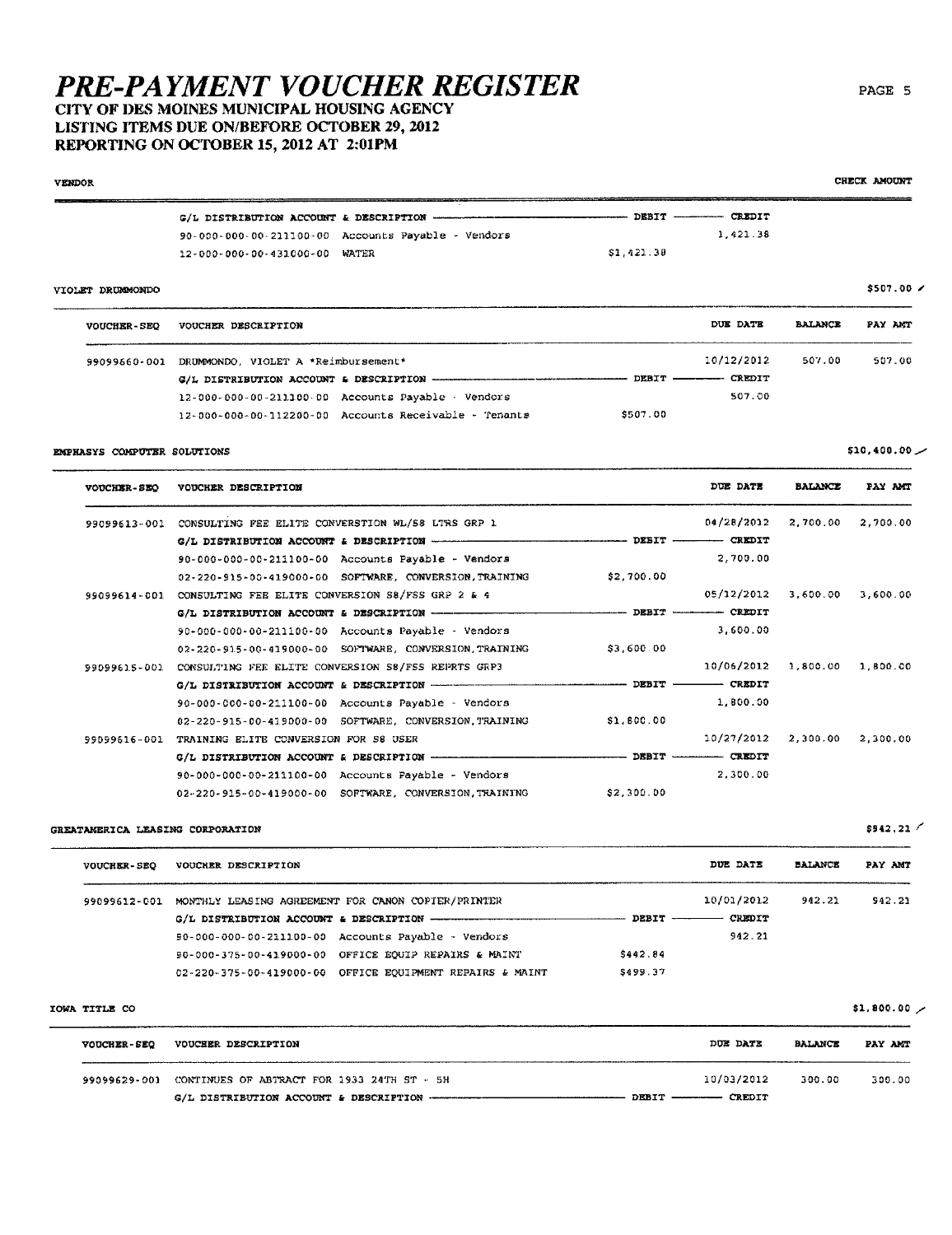## CITY OF DES MOINES MUNICIPAL HOUSING AGENCY LISTING ITEMS DUE ON/BEFORE OCTOBER 29, 2012 REPORTING ON OCTOBER 15, 2012 AT 2:01PM

|              | G/L DISTRIBUTION ACCOUNT & DESCRIPTION -           | ----------- DEBIT -------------                  | <b>CREDIT</b>                                    |        |        |
|--------------|----------------------------------------------------|--------------------------------------------------|--------------------------------------------------|--------|--------|
|              | 90-000-000-00-211100-00 Accounts Payable - Vendors |                                                  | 300.00                                           |        |        |
|              | 16-000-151-00-459000-00 APPRAISALS                 | \$300.00                                         |                                                  |        |        |
| 99099630-001 | CONTINUES OF ABSTRACT FOR 1061 21ST ST - DISPO     |                                                  | 10/03/2012                                       | 300.00 | 300.00 |
|              |                                                    | $\longrightarrow$ DEBIT $\longrightarrow$ CREDIT |                                                  |        |        |
|              | 90-000-000-00-211100-00 Accounts Payable - Vendors |                                                  | 300.00                                           |        |        |
|              | 15-000-151-00-459000-00 APPRAISALS                 | \$300.00                                         |                                                  |        |        |
| 99099631-001 | CONTINUES OF ABSTRACT FOR 1163 MLK PKWY - DISPO    |                                                  | 10/03/2012                                       | 300.00 | 300.00 |
|              |                                                    |                                                  |                                                  |        |        |
|              | 90-000-000-00-211100-00 Accounts Payable - Vendors |                                                  | 300.00                                           |        |        |
|              | 15-000-151-00-459000-00 APPRAISALS                 | \$300.00                                         |                                                  |        |        |
| 99099632-001 | CONTINUES OF ABTRACT FOR 1809 22ND ST - DISPO      |                                                  | 10/02/2012                                       | 300.00 | 300.00 |
|              |                                                    |                                                  | $\longrightarrow$ DEBIT $\longrightarrow$ CREDIT |        |        |
|              | 90-000-000-00-211100-00 Accounts Payable - Vendors |                                                  | 300.00                                           |        |        |
|              | 15-000-151-00-459000-00 APPRAISALS                 | \$300.00                                         |                                                  |        |        |
| 99099633-001 | CONTINUES OF ABSTRACT FOR 1515 DIXON ST - 5H       |                                                  | 10/02/2012                                       | 300.00 | 300.00 |
|              |                                                    | $\sim$ DEBIT $\sim$ CREDIT                       |                                                  |        |        |
|              | 90-000-000-00-211100-00 Accounts Payable - Vendors |                                                  | 300.00                                           |        |        |
|              | 16-000-151-00-459000-00 APPRAISALS                 | \$300.00                                         |                                                  |        |        |
| 99099634-001 | CONTRINUES OF ABSTRACT FOR 1513 DIXON ST - 5H      |                                                  | 10/02/2012                                       | 300.00 | 300.00 |
|              | G/L DISTRIBUTION ACCOUNT & DESCRIPTION --          | DEBIT ---------- CREDIT                          |                                                  |        |        |
|              | 90-000-000-00-211100-00 Accounts Payable - Vendors |                                                  | 300.00                                           |        |        |
|              | 16-000-151-00-459000-00 APPRAISALS                 | \$300.00                                         |                                                  |        |        |

### PATTY JENNINGS

**VENDOR** 

 $$60.64$   $\sim$ 

| <b>VOUCHER-SEO</b> | VOUCHER DESCRIPTION                                 |                     | DUE DATE      | <b>BALANCE</b> | PAY AMT |
|--------------------|-----------------------------------------------------|---------------------|---------------|----------------|---------|
| 99099661-001       | FSS ANNUAL EVENT REIMBURSEMENT-LAUNDRY BSKT, CRAYON |                     | 10/12/2012    | 45.65          | 45.65   |
|                    | G/L DISTRIBUTION ACCOUNT & DESCRIPTION              | <b>DEBIT</b>        | <b>CREDIT</b> |                |         |
|                    | 90-000-000-00-211100-00 Accounts Payable - Vendors  |                     | 45.65         |                |         |
|                    | 04-000-999-00-419000-00 MISCELLANEOUS               | S <sub>45</sub> .65 |               |                |         |
| 99099663-001       | SEPTEMBER '12 MILEAGE                               |                     | 10/08/2012    | 14.99          | 14.99   |
|                    | G/L DISTRIBUTION ACCOUNT & DESCRIPTION              | <b>DEBIT</b>        | <b>CREDIT</b> |                |         |
|                    | 90-000-000-00-211100-00 Accounts Payable - Vendors  |                     | 14.99         |                |         |
|                    | 02-220-355-00-415000-00 MILEAGE                     | \$14.99             |               |                |         |
|                    |                                                     |                     |               |                |         |

#### KONE INC

| <b>VOUCHER-SEQ</b> | VOUCHER DESCRIPTION                                |          | DUE DATE                             | <b>BALANCE</b> | PAY ANT  |
|--------------------|----------------------------------------------------|----------|--------------------------------------|----------------|----------|
| 99099651-001       | ELEVATOR MAINTENANCE AGREEMENT FOR OCTOBER 2012    |          | 10/01/2012                           | 916.01         | 916.01   |
|                    | G/L DISTRIBUTION ACCOUNT & DESCRIPTION ----        |          | <b>CREDIT</b><br>$DEBIT$ ----------- |                |          |
|                    | 90-000-000-00-211100-00 Accounts Payable - Vendors |          | 916.01                               |                |          |
|                    | ELEVATOR CONTRACTS<br>11-000-235-00-443000-00      | \$534.34 |                                      |                |          |
|                    | <b>ELEVATOR</b><br>13-000-235-00-443000-00         | \$138.53 |                                      |                |          |
|                    | <b>ELEVATOR</b><br>14-000-235-00-443000-00         | 5243.14  |                                      |                |          |
| 99099652-001       | FURNISH & INSTALL A NEW INFRARED DOOR DETECTOR @HP |          | 09/28/2012                           | 2.050.00       | 2.050.00 |
|                    | G/L DISTRIBUTION ACCOUNT & DESCRIPTION             |          | <b>CREDIT</b><br><b>DEBIT</b>        |                |          |
|                    | 90-000-000-00-211100-00 Accounts Payable - Vendors |          | 2.050.00                             |                |          |

CHECK AMOUNT

 $$2,966.01$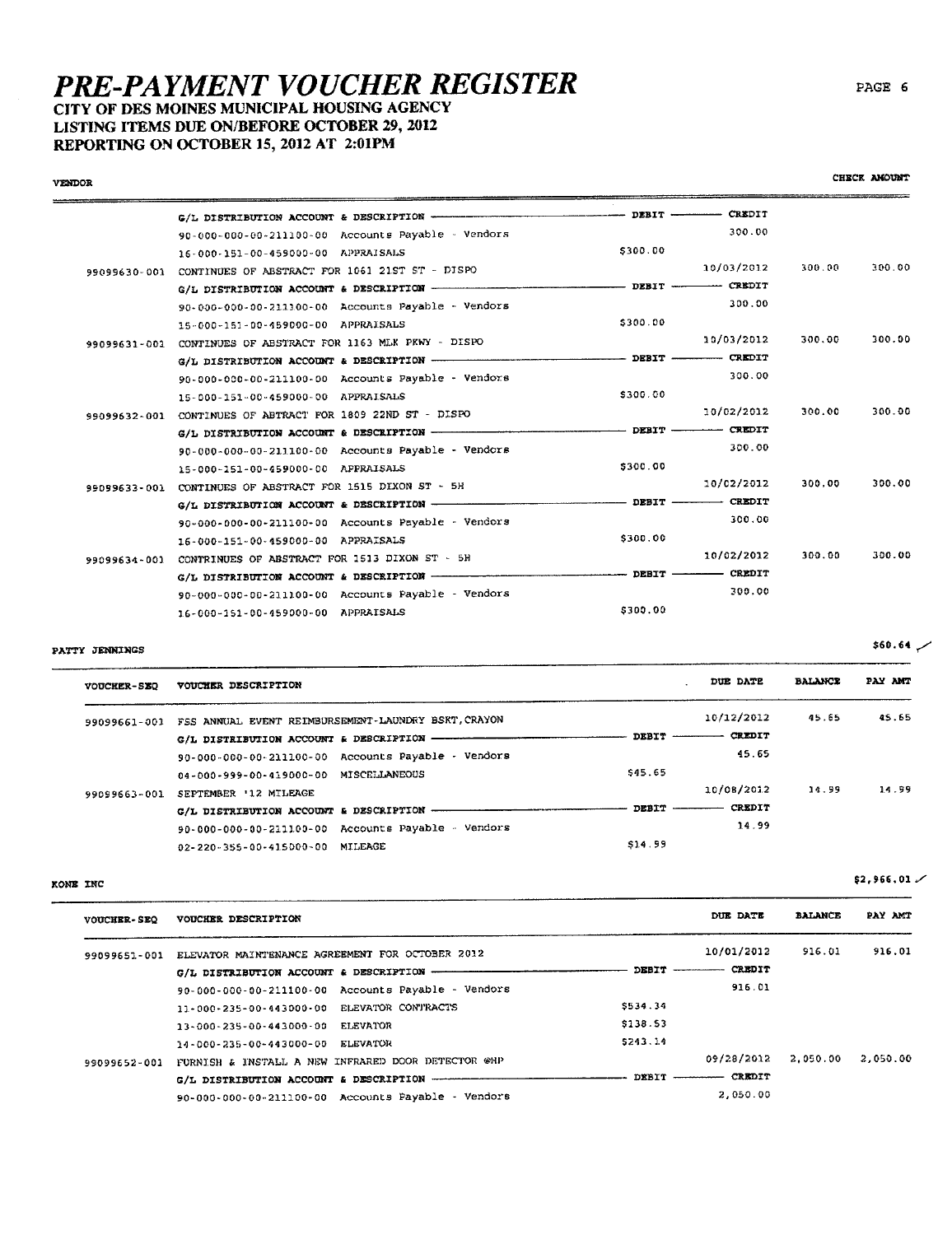# CITY OF DES MOINES MUNICIPAL HOUSING AGENCY LISTING ITEMS DUE ON/BEFORE OCTOBER 29, 2012

### REPORTING ON OCTOBER 15, 2012 AT 2:01PM **VENDOR**  $\equiv$ -----**EDIT**

| 10-014-363-00-146000-20 MOD REHAB - HPOP |  | \$2,050.00 |  |
|------------------------------------------|--|------------|--|

### LEGAL COURIERS OF IOWA

| <b>VOUCHER-SEQ</b> | VOUCHER DESCRIPTION                                |                   | DUE DATE   | <b>BALANCE</b> | PAY AMT |
|--------------------|----------------------------------------------------|-------------------|------------|----------------|---------|
| 99099657-001       | FED SERVICES - MUSA EZEIRIG                        |                   | 10/11/2012 | 70.00          | 70.00   |
|                    | G/L DISTRIBUTION ACCOUNT & DESCRIPTION             | DEBIT ----------- | CREDIT     |                |         |
|                    | 90-000-000-00-211100-00 Accounts Payable - Vendors |                   | 70.00      |                |         |
|                    | 90-000-419-00-419500-00 Collection Agency Fees     | 570.00            |            |                |         |

#### MENARDS INC

| <b>VOUCHER-SEO</b> | VOUCHER DESCRIPTION                                    |         | DUE DATE      | <b>BALANCE</b> | PAY AMT |
|--------------------|--------------------------------------------------------|---------|---------------|----------------|---------|
| 99099636-001       | Req#95015498; TRASH BAGS, PLEDGE, DISH SOAP, 13W CFL B |         | 10/18/2012    | 97.76          | 97.76   |
|                    |                                                        |         | <b>CREDIT</b> |                |         |
|                    | 90-000-000-00-211100-00 Accounts Payable - Vendors     |         | 97.76         |                |         |
|                    | 11-000-215-00-442000-00 DWELLING REPAIRS - MATERIALS   | \$97.76 |               |                |         |
| 99099637-001       | Req#95015503;EMERY CLTH, BRUSH, UTL KNIFE, SOLDER KIT  |         | 10/23/2012    | 216.47         | 216.47  |
|                    |                                                        |         | <b>CREDIT</b> |                |         |
|                    | 90-000-000-00-211100-00 Accounts Payable - Vendors     |         | 216.47        |                |         |
|                    | 11-000-215-00-442000-00 DWELLING REPAIRS - MATERIALS   | 5216.47 |               |                |         |

#### MIDAMERICAN ENERGY

 $$1,850.58$ 

\$251.00 /

| <b>VOUCHBR-SEQ</b> | VOUCHER DESCRIPTION                                 |              | DUE DATE      | <b>BALANCE</b> | PAY ANT  |
|--------------------|-----------------------------------------------------|--------------|---------------|----------------|----------|
| 99099647-001       | 1120 13TH ST                                        |              | 10/25/2012    | 24.64          | 24.64    |
|                    | G/L DISTRIBUTION ACCOUNT & DESCRIPTION              | $DEBIT -$    | <b>CREDIT</b> |                |          |
|                    | 90-000-000-00-211100-00 Accounts Payable - Vendors  |              | 24.64         |                |          |
|                    | ELECTRICITY<br>15-000-000-00-432000-00              | \$11.66      |               |                |          |
|                    | 15-000-000-00-439000-00 OTHER UTILITIES EXPENSE     | \$12.98      |               |                |          |
| 99099648-001       | 1427 8TH ST                                         |              | 10/25/2012    | 24.29          | 24.29    |
|                    | G/L DISTRIBUTION ACCOUNT & DESCRIPTION              | <b>DEBIT</b> | <b>CREDIT</b> |                |          |
|                    | 90-000-000-00-211100-00 Accounts Payable - Vendors  |              | 24.29         |                |          |
|                    | 15-000-000-00-432000-00 ELECTRICITY                 | \$10.07      |               |                |          |
|                    | 15-000-000-00-433000-00 GAS                         | \$14.22      |               |                |          |
| 99099664-001       | 3700 E 31ST ST - EVM                                |              | 10/26/2012    | 1,801.65       | 1,801.65 |
|                    | G/L DISTRIBUTION ACCOUNT & DESCRIPTION ------------ | DEBIT -      | CREDIT        |                |          |
|                    | 90-000-000-00-211100-00 Accounts Payable - Vendors  |              | 1.801.65      |                |          |
|                    | 12-000-000-00-432000-00 ELECTRICITY                 | \$1,801.65   |               |                |          |

### MIDWEST OFFICE TECHNOLOGY

| <b>VOUCHER-SEQ</b> | VOUCHER DESCRIPTION                 | DUE DATE             | <b>BALANCE</b> | PAY AMT |
|--------------------|-------------------------------------|----------------------|----------------|---------|
| 99099611-001       | TO REPLACE FUSER FOR HP9040 PRINTER | 09/29/2012           | 251.00         | 251.00  |
|                    |                                     | DEBIT ------- CREDIT |                |         |

CHECK AMOUNT

 $$70.00$ 

 $$314.23$   $\prime$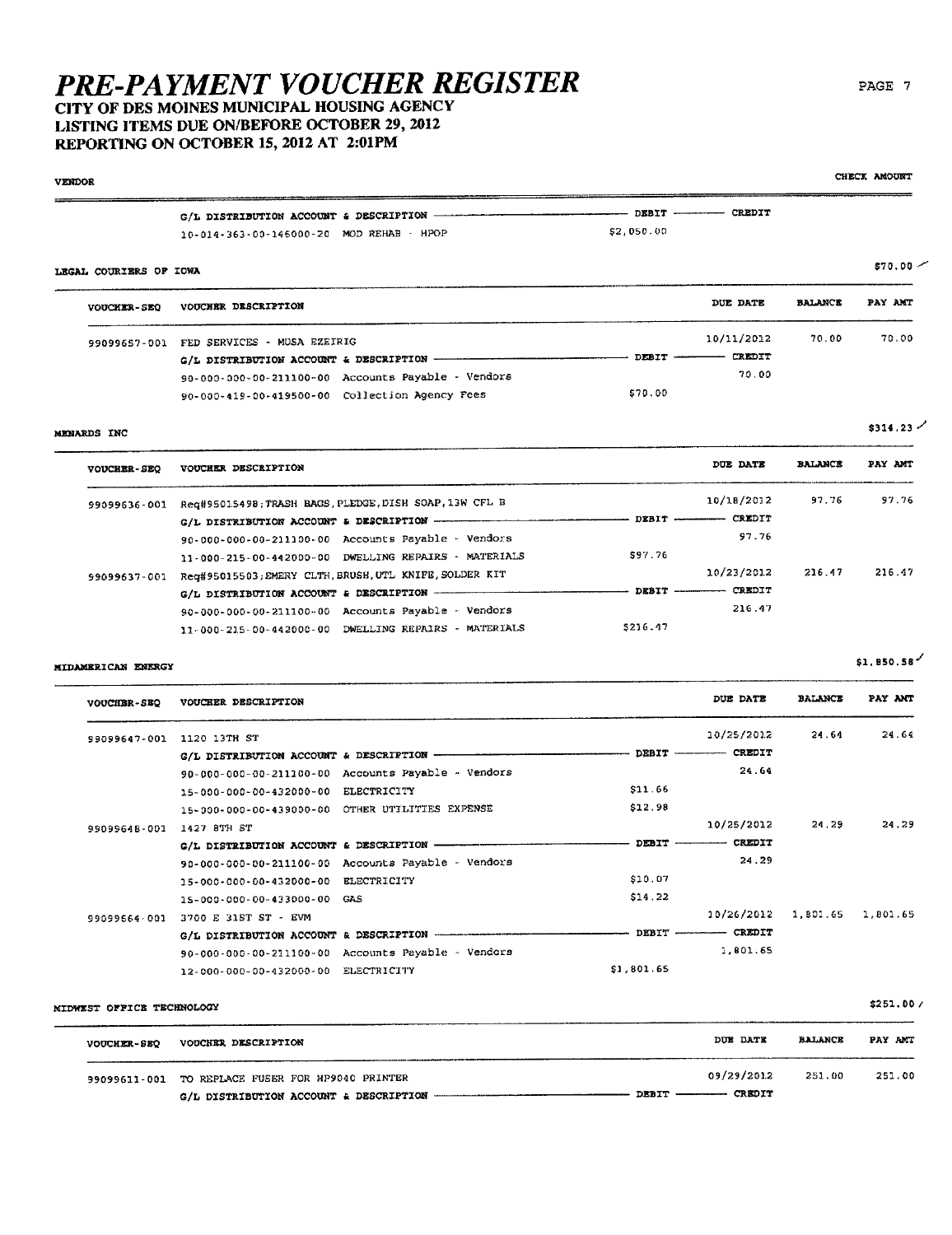## CITY OF DES MOINES MUNICIPAL HOUSING AGENCY LISTING ITEMS DUE ON/BEFORE OCTOBER 29, 2012 REPORTING ON OCTOBER 15, 2012 AT 2:01PM

**VENDOR** 

|                                                  |                                                                   |                                    | — CREDIT             |                |                       |
|--------------------------------------------------|-------------------------------------------------------------------|------------------------------------|----------------------|----------------|-----------------------|
|                                                  | 90-000-000-00-211100-00 Accounts Payable - Vendors                |                                    | 251.00               |                |                       |
|                                                  | 90-000-375-00-419000-00 OFFICE EQUIP REPAIRS & MAINT              | \$117.97                           |                      |                |                       |
|                                                  | 02-220-375-00-419000-00 OFFICE EQUIPMENT REPAIRS & MAINT          | \$133.03                           |                      |                |                       |
| OFFICE DEPOT                                     |                                                                   |                                    |                      |                | \$72,85               |
| <b>VOUCHER-SEQ</b>                               | VOUCHER DESCRIPTION                                               |                                    | DUE DATE             | <b>BALANCE</b> | PAY AMT               |
|                                                  | 99099628-001 Req#95015509;BINDER CLIPS, COPY PAPER, EXPNDBL FILES |                                    | 10/27/2012           | 72.85          | 72.85                 |
|                                                  | G/L DISTRIBUTION ACCOUNT & DESCRIPTION --                         | --------- DEBIT ----------- CREDIT |                      |                |                       |
|                                                  | 90-000-000-00-211100-00 Accounts Payable - Vendors                |                                    | 72.85                |                |                       |
|                                                  | 90-000-387-00-419000-00 Office Supplies                           | \$34.24                            |                      |                |                       |
|                                                  | 02-220-387-00-419000-00 OFFICE SUPPLIES                           | \$38.61                            |                      |                |                       |
| PIGOTT INC/OFFICE PAVILION                       |                                                                   |                                    |                      |                | \$121.50/             |
| VOUCHER-SEQ                                      | VOUCHER DESCRIPTION                                               |                                    | DUE DATE             | <b>BALANCE</b> | PAY AMT               |
|                                                  | 99099617-001 LONG TERM STORAGE FEES FOR SEPTEMBER 2012            |                                    | 10/14/2012           | 121.50         | 121.50                |
|                                                  |                                                                   |                                    |                      |                |                       |
|                                                  | 90-000-000-00-211100-00 Accounts Payable - Vendors                |                                    | 121.50               |                |                       |
|                                                  | 90-000-999-00-419000-00 MISC EXPENSE                              | \$121.50                           |                      |                |                       |
| PREFERRED PEST CONTROL INC<br><b>VOUCHER-SEQ</b> | VOUCHER DESCRIPTION                                               |                                    | DUX DATE             | <b>BALANCE</b> | \$3.575.00<br>PAY AMT |
|                                                  | 99099641-001 TEMP-AIR BED BUG TREATMENT @ RVM #711                |                                    | 10/04/2012           | 800.00         | 800.00                |
|                                                  | G/L DISTRIBUTION ACCOUNT & DESCRIPTION --------                   | <b>DEBIT --</b>                    | - CREDIT             |                |                       |
|                                                  | $90 - 000 - 000 - 00 - 211100 - 00$ Accounts Payable - Vendors    |                                    | 800.00               |                |                       |
|                                                  | 11-000-403-00-443000-00 PEST CONTROL                              | \$800.00                           |                      |                |                       |
|                                                  | 99099642-001 TEMP AIR BED BUG TREATMENT @ RVM #710                |                                    | 10/04/2012           | 800.00         | 800.00                |
|                                                  | G/L DISTRIBUTION ACCOUNT & DESCRIPTION -----                      | ----------------- DEBIT -          | - CREDIT             |                |                       |
|                                                  | 90-000-000-00-211100-00 Accounts Payable - Vendors                |                                    | 800.00               |                |                       |
|                                                  | 11-000-403-00-443000-00 PEST CONTROL                              | \$800.00                           |                      |                |                       |
|                                                  | 99099543-001 INSTALL RODENT CONTROL @ SVM                         |                                    | 09/28/2012           | 125.00         | 125.00                |
|                                                  | G/L DISTRIBUTION ACCOUNT & DESCRIPTION --                         | -------- DEBIT -                   | - CREDIT             |                |                       |
|                                                  | 90-000-000-00-211100-00 Accounts Payable - Vendors                |                                    | 125.00               |                |                       |
|                                                  | 13-000-403-00-443000-00 PEST CONTROL                              | \$125.00                           |                      |                |                       |
|                                                  | 99099644-001 INSTALL RODENT CONTROL @ HPP                         |                                    | 09/28/2012           | 125.00         | 125.00                |
|                                                  | G/L DISTRIBUTION ACCOUNT & DESCRIPTION -                          | $-$ DEBIT $-$                      | $ CREDIT$            |                |                       |
|                                                  | 90-000-000-00-211100-00 Accounts Payable - Vendors                |                                    | 125.00               |                |                       |
|                                                  | 14-000-403-00-443000-00 PEST CONTROL                              | \$125.00                           |                      |                |                       |
|                                                  | 99099645-001 INSTALL RODENT CONTROL @ OPP                         |                                    | 09/28/2012           | 125.00         | 125.00                |
|                                                  | G/L DISTRIBUTION ACCOUNT & DESCRIPTION -------                    |                                    | $-$ DEBIT $-$ CREDIT |                |                       |
|                                                  | 90-000-000-00-211100-00 Accounts Payable - Vendors                |                                    | 125.00               |                |                       |
|                                                  | 14-000-403-00-443000-00 PEST CONTROL                              | \$125.00                           |                      |                |                       |
|                                                  | 99099646-001 TEMP AIR BED BUG TREATMENT @ RVM #317                |                                    | 09/27/2012           | 800.00         | 800.00                |
|                                                  | C/L DISTRIBUTION ACCOUNT & DESCRIPTION -                          |                                    | $-$ DEBIT $-$ CREDIT |                |                       |

### PAGE 8

CHECK ANOUNT